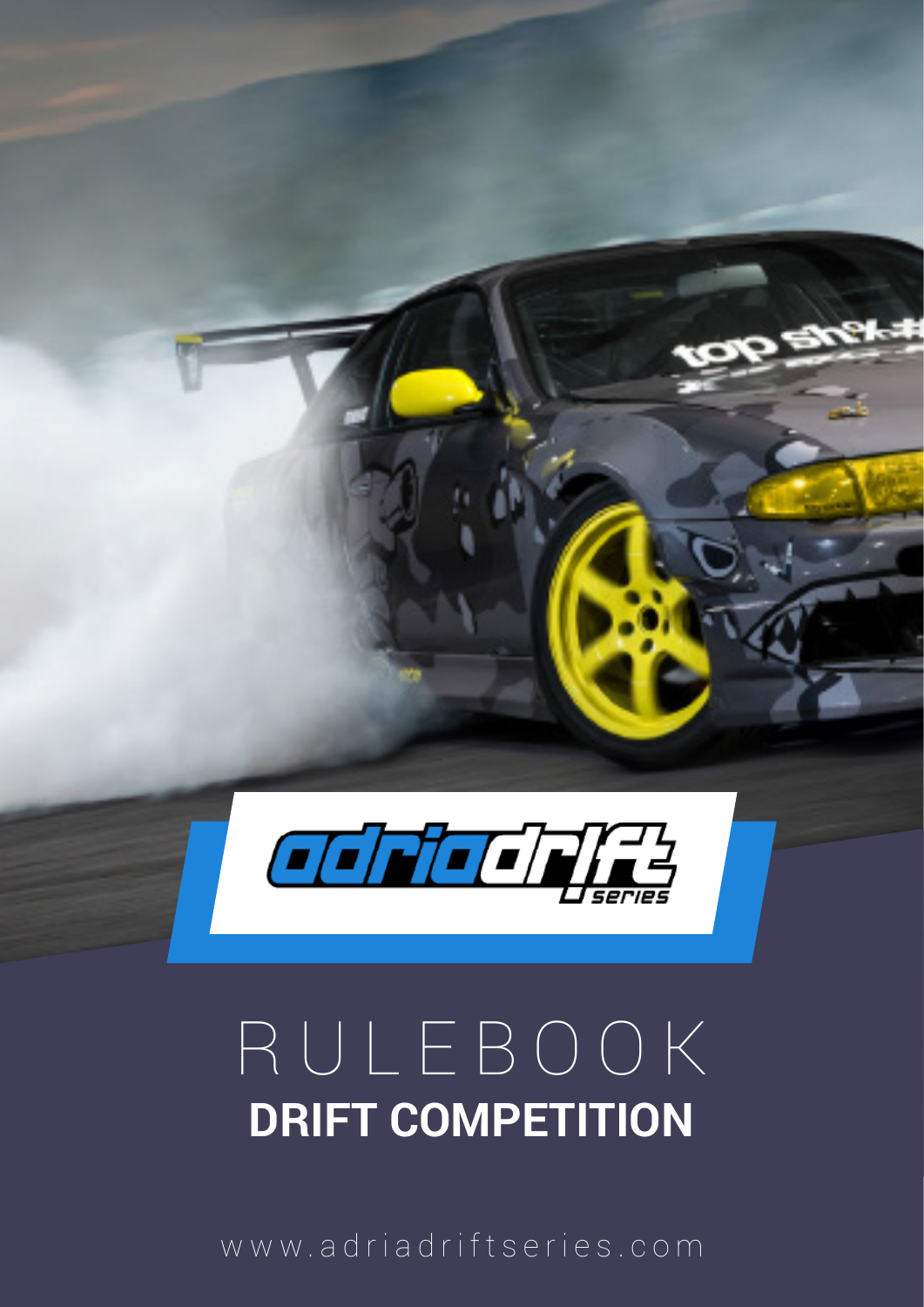www.adriadriftseries.com

**JUDGING**

Judging Team Qualification Scoring Judging the Elimination Rounds

**AWARDS AND PRIZES** Individual Races Awards Season Awards

#### **SAFETY AND RESPONSIBILITY**

Safety by the Track **Signalization** Speed Limit Limited Access in Race and Service Area Responsibility

**PENALTIES**

General Unauthorized Assistance Fines Payment of the Fine

# **FINAL PROVISIONS**

Interpretation and Changes of This Rules Cancellation of the Event The Duty to Inform Technical Regulations Obligation to Know the Rules

**GENERAL** Adria Drift Series

#### **TERMS AND CONDITIONS FOR PARTICIPATION** Vehicles in General Drivers Eligibility

### **APPLICATIONS**

Registration and Application of the Drivers Application Fee Championship Sponsor Stickers

#### **COMPETITION NUMBERS AND GRID POSITIONS** Competition Numbers Grid Positions

#### **COMPETITION RULES**

Verification and Technical Inspection Drivers Briefing Type of Start and a "5-Minute Rule" **Training** Race Points **Qualifications** Tandem Elimination Runs Announcement of the Results Protests and Appeals

**05**

**04**

**04**



**07**

**15**



**14**

**16**





# RULEBOOK ADRIA DRIFT SERIES

version 2019/1

# INDEX



# Technical Inquiries

dejan@gas-tuning.com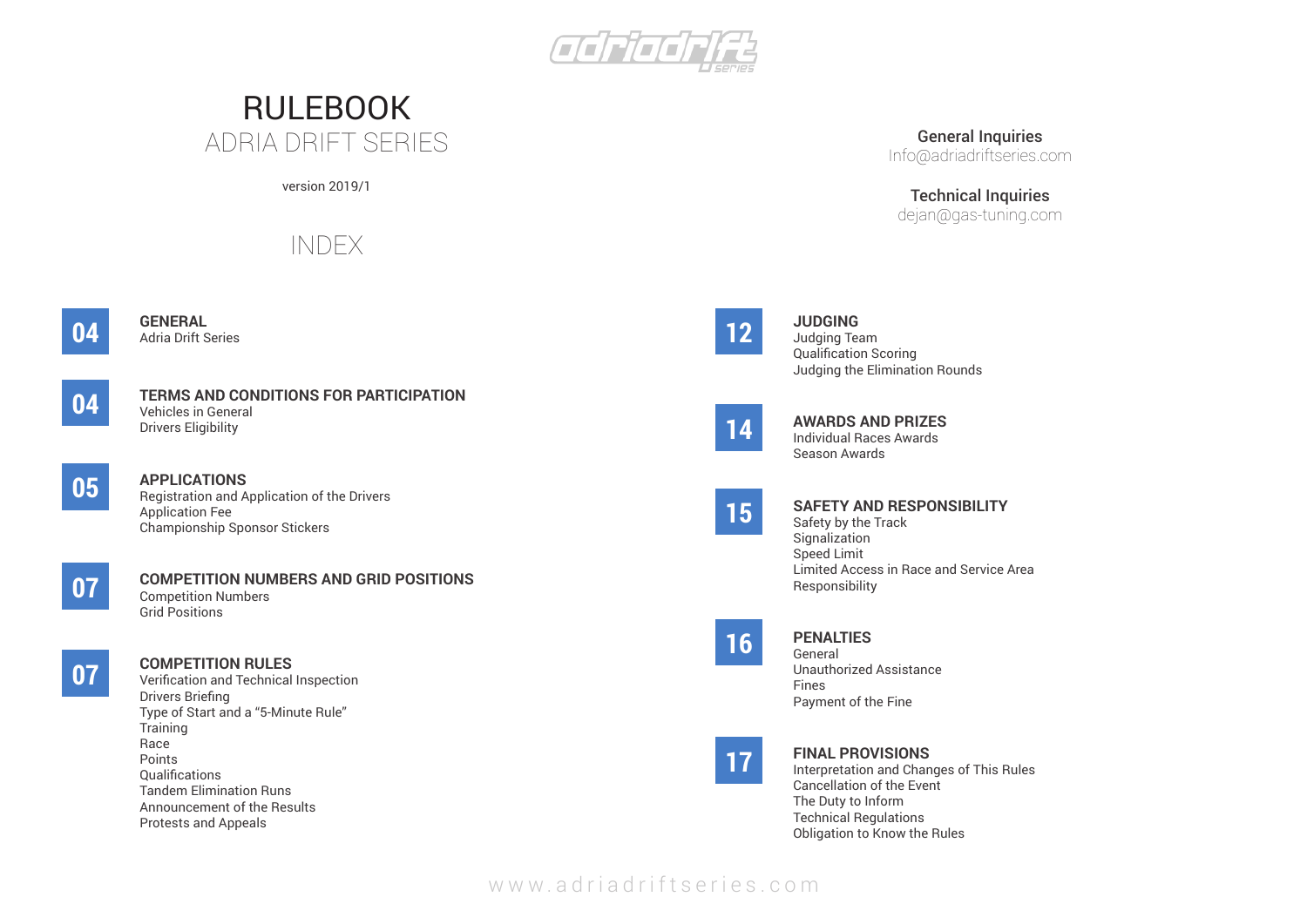

# RULEBOOK ADRIA DRIFT SERIES

### **ARTICLE 1 (ADRIA DRIFT SERIES)**

- (1) Adria Drift Series is a drift automotive championship consisting of a minimum of four and a minimum of four and a maxi-mum of six individual races in Adria region. Each individual race is scored separately. The winner of the series (Adria Drift Series champion) is a competitor (driver) who scores the most points at the end of the last race in the total of all the races.
- (2) Each individual race must fulfil the following elements:
	- at least one hour of training,
	- at least one run of qualifications and
	- at least two runs in the tandem elimination rounds ("Twin Drifts").
- (3) If the competition is interrupted due to force majeure, for the final order of drivers are considered points achieved in the last full round of the competition - drivers get full points.
- (4) The surface on which the competition takes place, must be asphalt or concrete. Macadam surface is not allowed.

#### **ARTICLE 2 (VEHICLES IN GENERAL)**

- (1) Drivers can participate the Adria Drift Series competition only with category B vehicles, which comply with technical requirements of Adria Drift Series.
- (2) It is not necessary that the vehicles are registered for road use, but it is recommended for them to have a valid insurance policy.
- (3) During practice, qualifying or elimination runs, side windows can be opened up to 5 cm (about 3 fingers). Completely open windows are only permitted when all occupants are wearing a full-face automotive helmet with closed visor and safety window nets or racing seats with side impact neck protection are used.
- (4) The use of a floor mat under the vehicle while it is in service area is obligatory. Non-application of the floor mat shall be fined by 50€ and direct disqualification from the competition.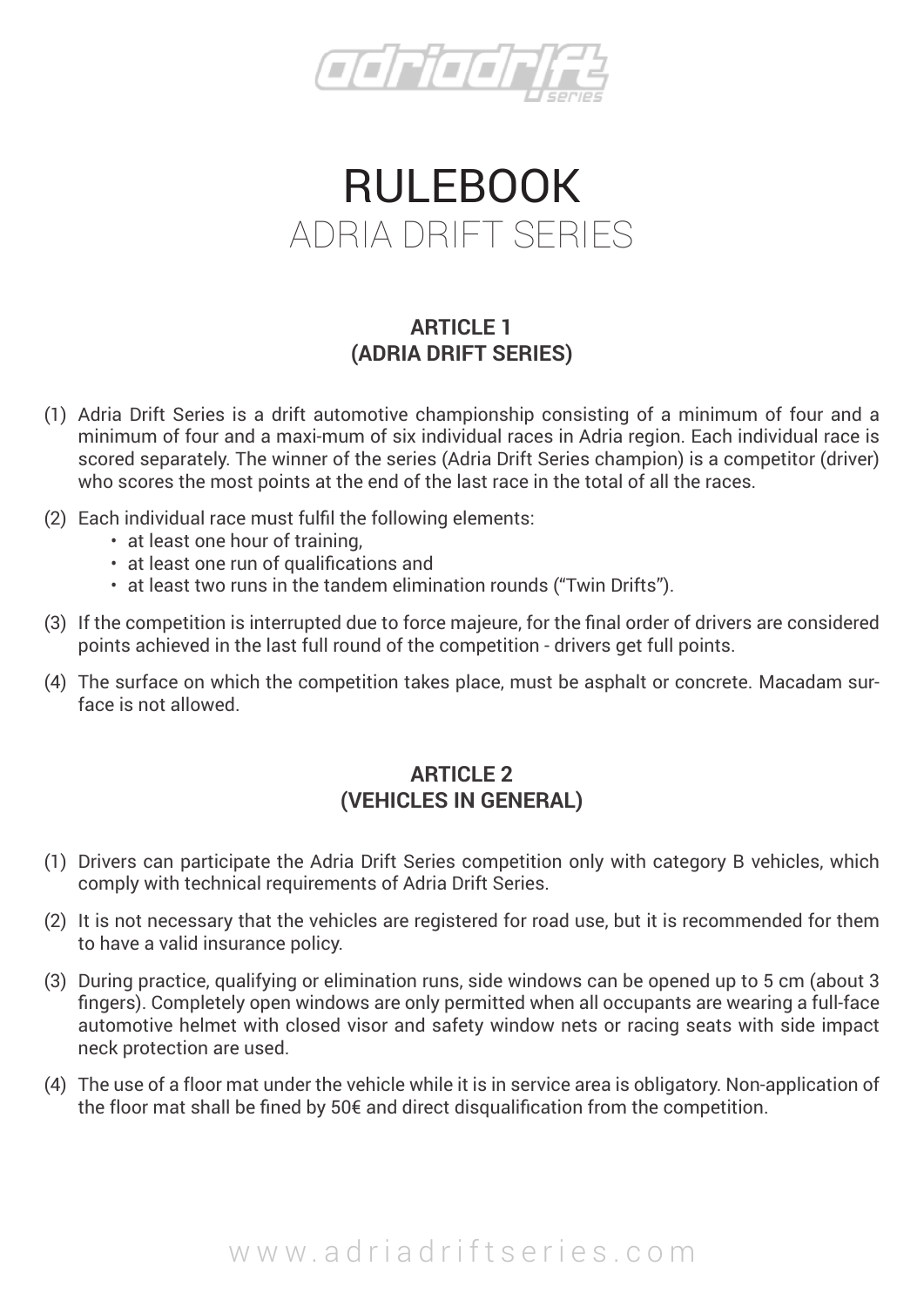

#### **ARTICLE 3 (DRIVERS ELIGIBILITY)**

- (1) Every adult with good health and a valid B category driver's license can attend the Adria Drift Series competition. A judging team or the competition organizer can prohibit participation in the competition for those, who don't comply with these conditions.
- (2) Driver may only compete in one vehicle. Exchanging vehicles during the race is not allowed. In case of vehicle malfunction, the vehicle must be repaired in time or the driver forfeits - competing in another vehicle is not allowed.
- (3) All drivers participate at their own moral and material responsibility and are responsible for their safety, which they confirm by signing the application form. The competition organizer, partners, sponsors, volunteers and staff participating in the event are not responsible for any damage caused by any driver during the competition to himself, a third person, vehicle or object. Every driver is obliged to sign a responsibility statement before the start of every individual event.

# **APPLICATIONS**

#### **ARTICLE 4 (REGISTRATION AND APPLICATION OF THE DRIVERS)**

- (1) Drivers sign up for the Adria Drift Series championship on the website www.adriadriftseries.com/driver\_registration/ through registration form on the website. At least 1 month before the upcoming race.
- (2) When a driver registers for the season, a 20,00 $\epsilon$  fee must be paid to complete the registration. The same amount (20,00€) will be deducted from the entry fee of the first race driver applies to.
- (3) The application deadline for an individual race in the series is 14 days before the date of event (race).
- (4) The number of drivers applications per event (race) can be limited.
- (5) On the day of event, all registered drivers must present the organiser a valid category B driver's licence and proof of payment for the entry fee. Drivers will then be referred to verification and vehicle inspection.
- (6) Any and all false, inaccurate or incomplete applications will not be accepted.
- (7) From the beginning of an individual event qualifications, it is no longer possible to replace the vehicle.
- (8) The event organizer reserves the right to reject any application and shall not be obliged to provide an explanation for the decision.
- (9) Paid application fees (entry fees) are non-refundable. Even in case the driver does not attend the race the entry fee was paid for, the entire amount paid is retained by the payee.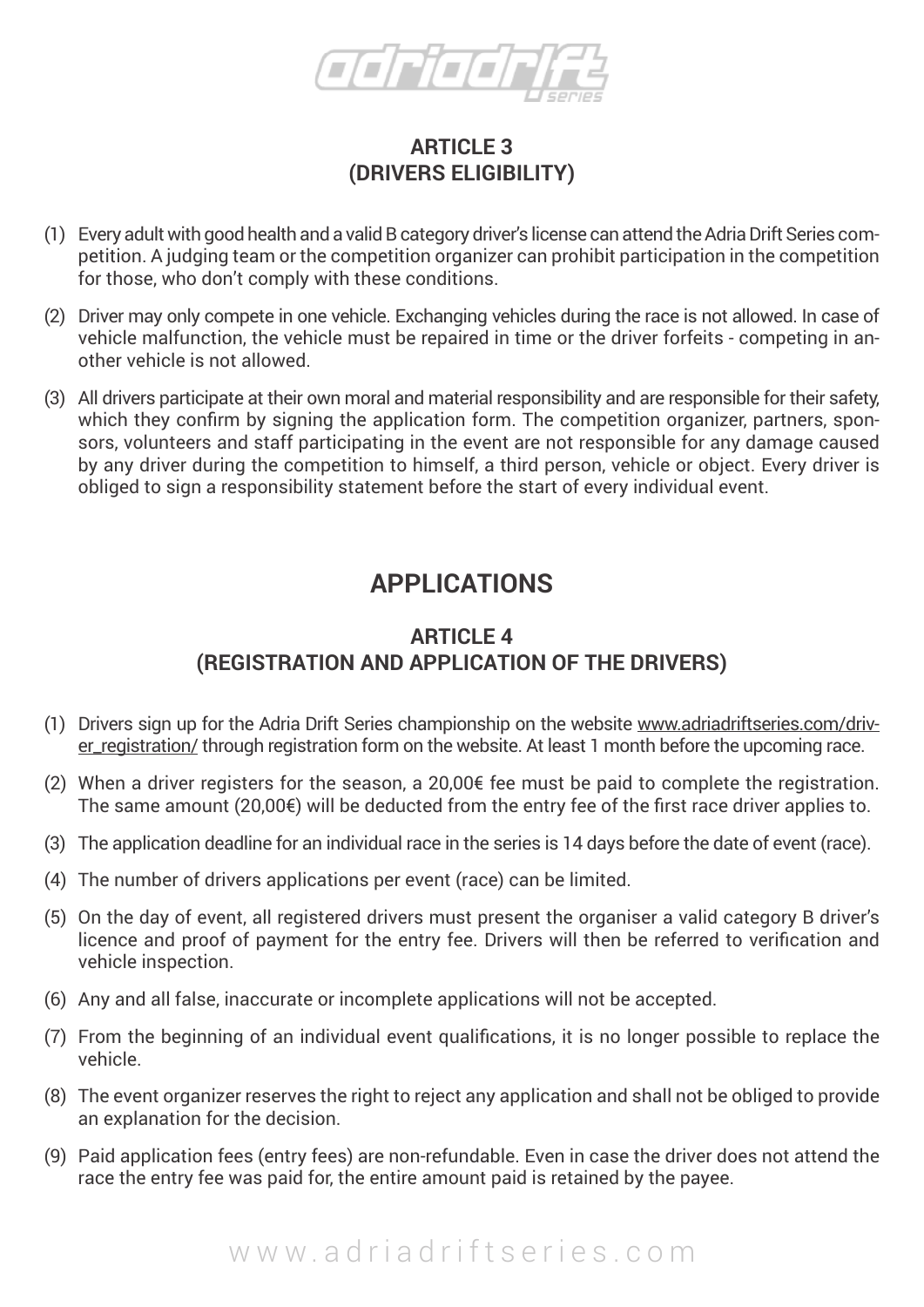

#### **ARTICLE 5 (APPLICATION FEE)**

- **(1) The application fee must be paid to the organiser's bank account or PayPal account at least 10 days before the start of the event (race).**
- (2) The application fee for an individual race is  $250,00$  f per driver. Included in the fee are four tickets for the supporting team members. Should a driver require more than four tickets for their team, they can be purchased at the event.
- (3) In case an event is cancelled, the organiser will refund the full application fee to the payer within 14 days of the event's cancellation.
- (4) In case an event is postponed to a later date, the organiser will notify all registered drivers immediately. Should the driver not be able to participate on the newly established date of the event, the organiser will refund their application fee in full

#### **ARTICLE 6 (CHAMPIONSHIP SPONSOR STICKERS)**

- (1) Each competitor is obliged to have the championship sponsor stickers on their vehicles.
- (2) Competitor can race without championship sponsor stickers but the application fee in that case is  $\epsilon$  500,00.





**1.** 2x Adria Drift Series Number/Name Plate - 500mm x 100mm.

Must be placed at the top of the doors.

**2.**

Adria Drift Series Windshield banner - minimum height 150mm.

Must be placed at the top of the windshield.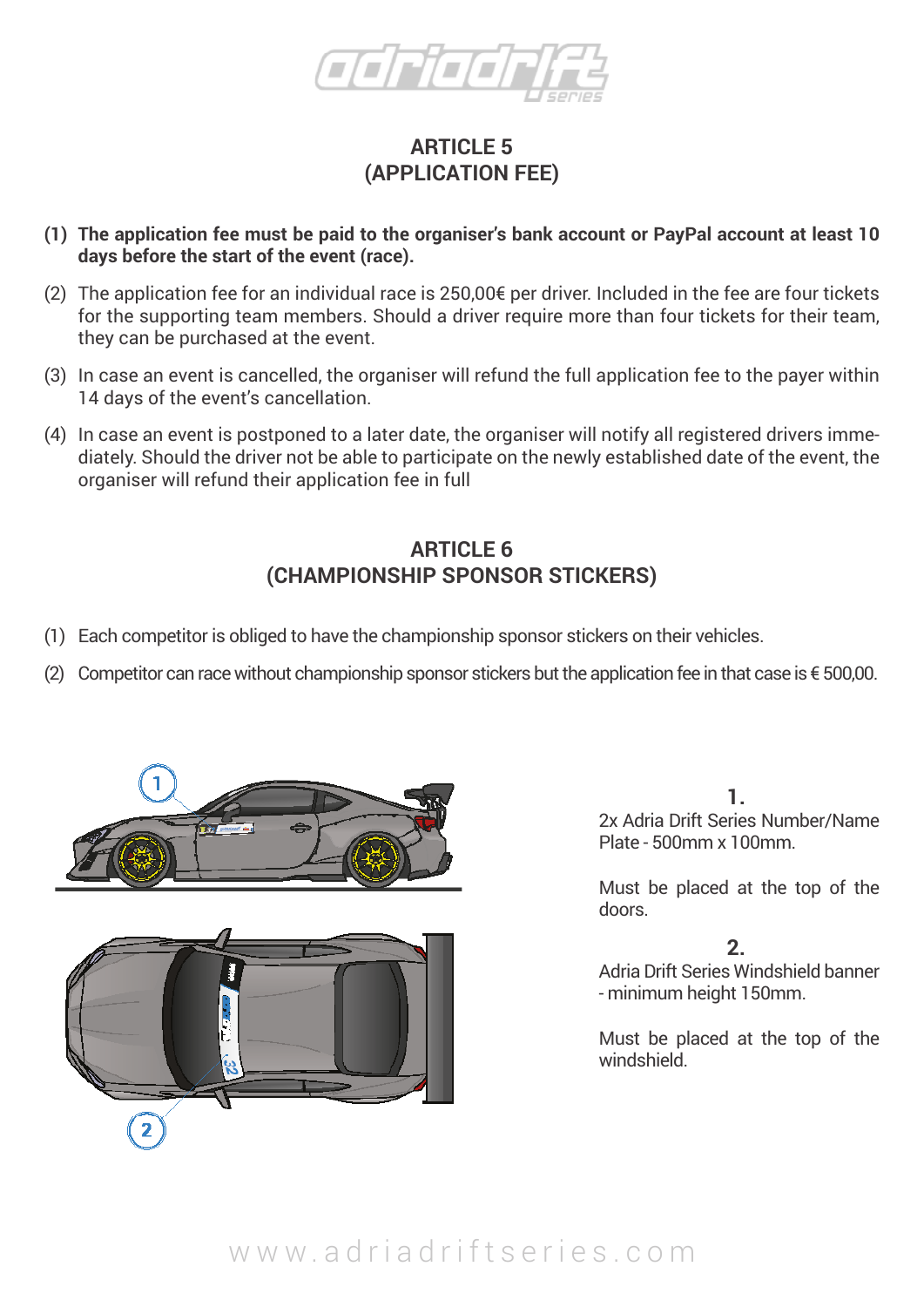

# **COMPETITION NUMBERS AND GRID POSITIONS**

#### **ARTICLE 7 (COMPETITION NUMBERS)**

- (1) Drivers can select their competition number from whole numbers between 2 and 99. Adria Drift Series Management must approve the chosen number. Drivers compete with their chosen number throughout the season and reserve the right to retain the same number the following season. Midseason number changes are not possible, unless approved by Adria Drift Series Management.
- (2) Reigning Adria Drift Series champion has the exclusive right to the number 01 (one). Should the reigning champion choose any other number, the number 01 remains unavailable for the season.
- (3) Competition numbers must be placed at the top right corner of the windscreen visor and on vehicle's both front doors, in compliance with Article 6 (2).
- (4) Competition numbers (sticker packs) are provided by the organiser at the beginning of the season. During the season, each driver can ask for a new sticker pack at any time. The first additional sticker pack is free of charge.

#### **ARTICLE 8 (GRID POSITIONS)**

- (1) Grid positions for the first event of the season will be determined by the driver's competition numbers in order from lowest to highest. At each of the following events (races), grid positions correspond to reversed drivers' championship standings (i.e. championship leader is last on the grid).
- (2) The organizer reserves the right to change the starting order.

### **COMPETITION RULES**

#### **ARTICLE 9 (VERIFICATION AND TECHNICAL INSPECTION)**

- (1) Verification and technical inspection is carried out on the first day of the event before free practice sessions in a specifically marked zone where drivers park their vehicles for inspection.
- (2) Technical inspection is a basic vehicle check, with an emphasis on checking all safety requirements, as well as the general condition of the vehicle, the tires etc.
- (3) Verification and technical inspection is carried out by the Technical Commissioner.
- (4) Drivers must attend verification and technical inspection personally in their full safety equipment and with the vehicle in which they intend to compete. During verification and technical inspection one member of the supporting team may also be present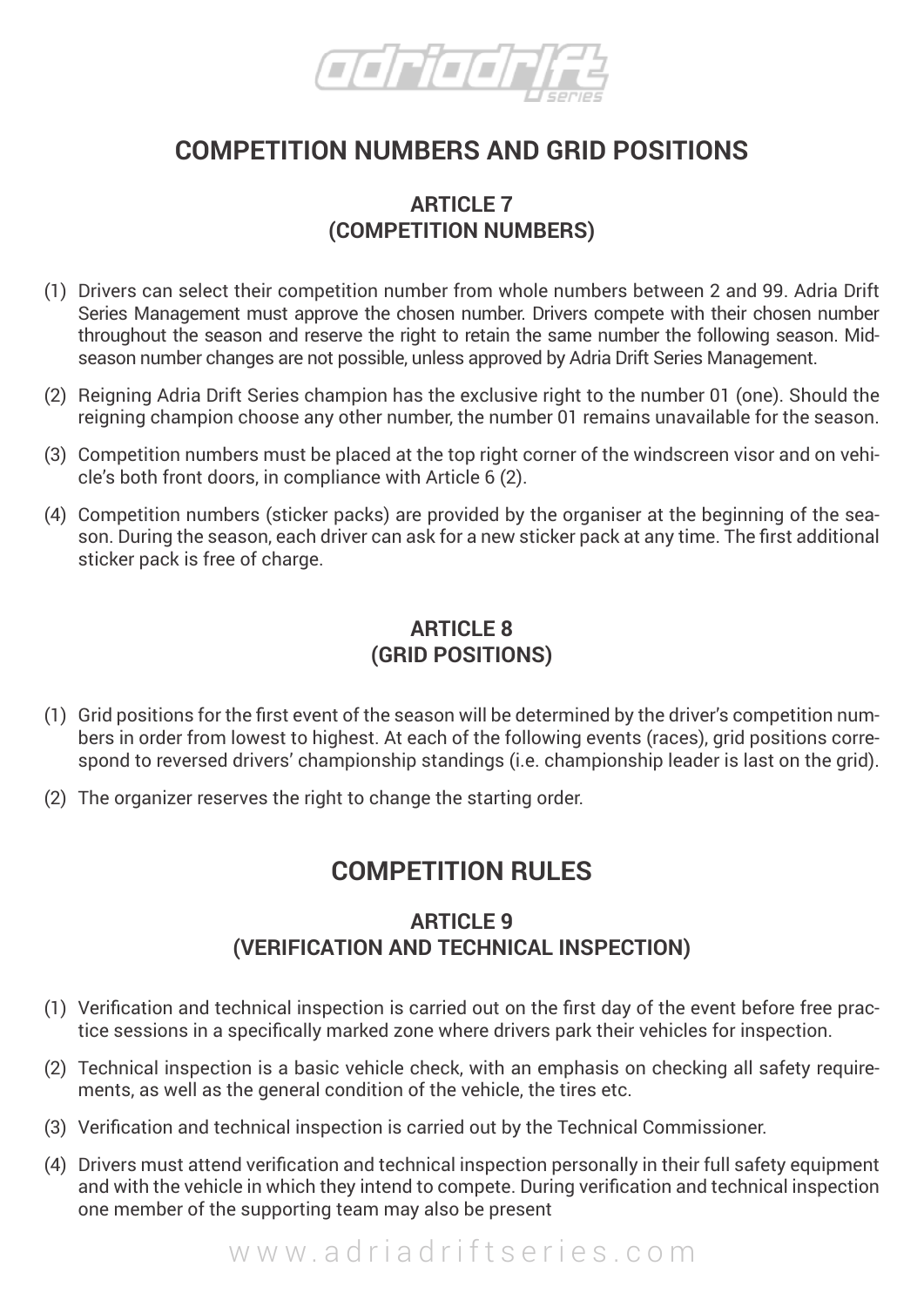

- (5) Each driver can approach verification and technical inspection only once, however the Technical Commissioner may instruct the driver to conduct minor changes if necessary. In this case, drivers must have their equipment and/or vehicle rechecked before entering onto the track.
- (6) Eliminating technical malfunctions in the paddock is permitted. After eliminations of given malfunctions, the driver is obliged to inform the Technical Commissioner, who checks if detected malfunctions have been properly eliminated. Troubleshooting must be completed by the specified time on the competition agenda (Qualifying Session), or else the driver forfeits the race, as verification and technical inspection is then no longer possible.
- (7) Technical Commissioner can perform arbitrary vehicle inspection at any time during the event.
- (8) Competitors are fully responsible for their vehicles to be flawless and in race-ready condition for the entire time of the competition - from the beginning of verification and technical inspection until the expiration of predetermined time limit for appeals. Competitors are fully responsible for any damages caused to themselves, a third person, vehicle or object, that occur as a result of a technically non-compliant vehicle or equipment.

#### **ARTICLE 10 (DRIVERS BRIEFING)**

- (1) Before the start of each race, the race organiser must hold a drivers' briefing. All competitors must attend drivers' briefing, or else they cannot start the race. The time of the driver's briefing must be clearly marked on the competition agenda.
- (2) Drivers' briefing is led by Adria Drift Series officials. Spoken language at the briefing is English. In case a driver does not speak English, they should have a translator present.
- (3) Drivers' briefing must be held no later than 10 min. before the scheduled start of the first track session (FPS).
- (4) Drivers must be briefed about all details relating to the competition, the race course and the race itself. Judging criteria, especially desired actions and deductions, are to be clearly explained. Drivers can also ask for clarification in regards to the previous Adria Drift Series event and any competition rules. Race Director is only obliged to interpret the part(s) of the Rulebook, which the competitors did not fully understand, not the entire Rulebook.
- (5) The competition organiser keeps a record of drivers' presence at drivers' briefing.
- (6) Drivers who do not attend driver's briefing cannot start the race and their application fee is not refundable. Race Director may grant a driver, who missed the official drivers' briefing, an individual briefing for a fee of 60,00€. Individual briefing, if granted, must include all elements pertaining to the official drivers' briefing.

#### **ARTICLE 11 (TYPE OF START AND A "5-MINUTE RULE")**

- (1) Each run begins with a standing start with vehicles engines running.
- (2) In case the driver misses the start of his run for more than 3 minutes it is regarded that he has resigned from this run.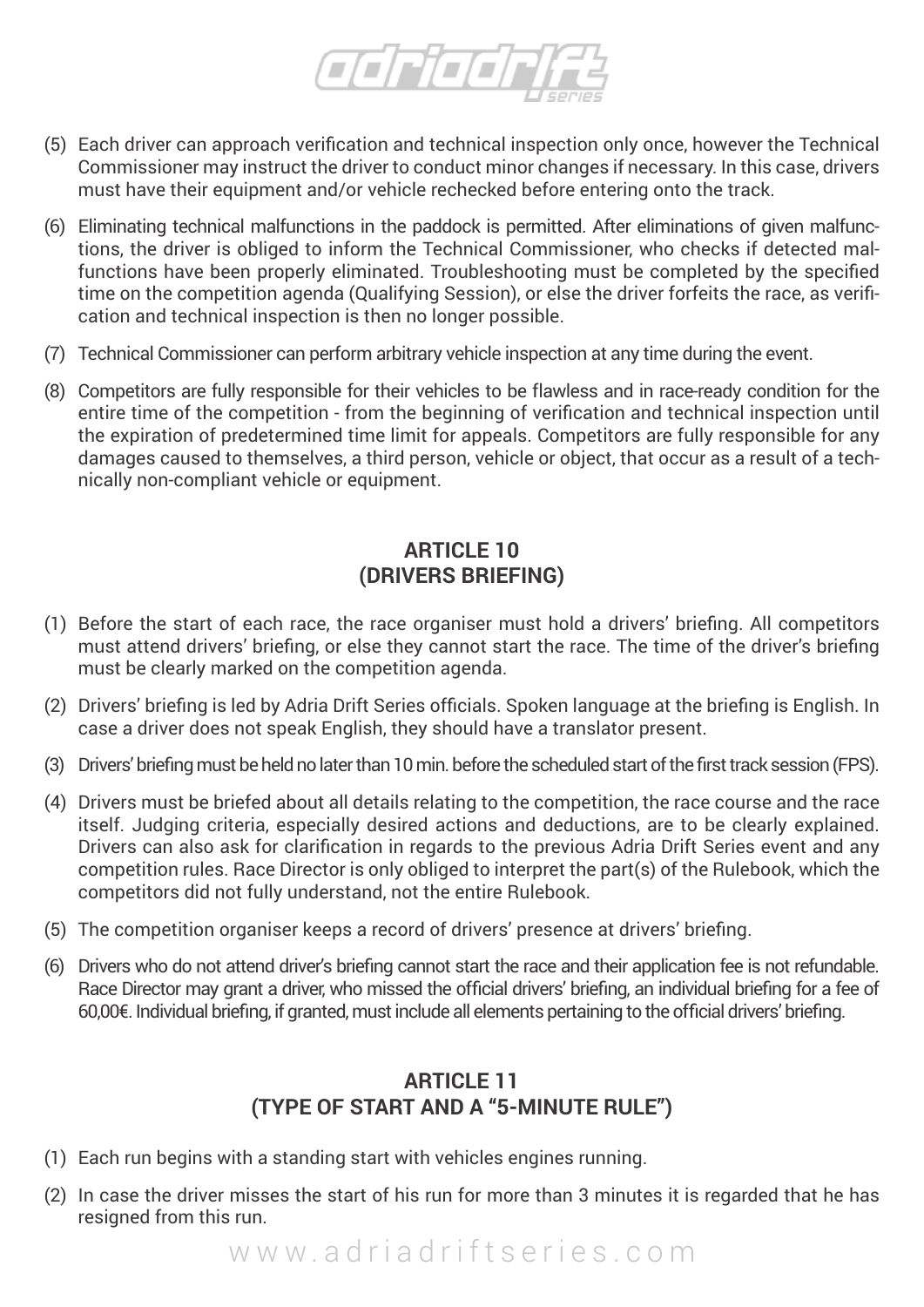

- (3) Each driver has the right to call for one 5-minute time-out at any stage of Twin Drift Elimination rounds. Driver must announce exercising the right to his 5-minute time-out to the starter of the race. Any mechanical work (except regular tire checks, tire pressure adjustments or body panel adjustments) is only permitted in the Service Area upon exercising the 5-Minute Rule.
- (4) 5-minute time-out begins the moment the vehicle is parked in its designated service area. An official timekeeper is present to ensure the 5 minute time limit is not exceeded. After the time has elapsed, the vehicle must have moved from its service area under its own power.

#### **ARTICLE 12 (FREE PRACTICE SESSION - FPS)**

A minimum of two free practice rounds must be provided at each event, with a total duration of at least one hour. Each driver must be given the chance to complete at least one run in each of the two free practice sessions

#### **ARTICLE 13 (QUALIFYING SESSION - QS)**

- (1) Each competitor is allowed two qualifying runs, judged according to Article 20 (Qualifying Scoring System).
- (2) All drivers are required to qualify. Driver who does not complete at least one qualifying run and score at least one point (1 pt) cannot start the race.
- (3) Driver's best qualifying run is considered to determine the qualifying positions. If two or more drivers achieve the same number of points, the next criteria is which of the drivers achieved a better score (more points) in their second best qualifying run. In case it is still not possible to determine the fair order of drivers, the highest point score by any judge is used as the tiebreaker.
- (4) Drivers start Qualifying Session according to Article 8 (Grid Positions). First, every driver attempts Qualifying Run 1, only then their 2nd qualifying runs begin - there are no consecutive runs.
- (5) In case a driver is suffering from technical problems, they can be granted permission to attempt their Qualifying Run last, regardless of their designated Grid Position. However, driver must be at the starting line by the time their delayed run is due to start, or it is considered they have resigned from their run. After Qualifying Run 2 has begun, no driver can attempt Qualifying Run 1 anymore

#### **ARTICLE 14 (RACE - SHOOTOUT)**

- (1) Drivers start every run from the starting line after the Starter signals they are clear to start and end it after crossing the finish line. Even after crossing the finish line, drivers must straighten the car in a controlled manner. If a driver fails to do so, especially by spinning out, this will impact their score.
- (2) Each individual race consists of two parts. The first part is the Qualifying Session, from which 16 best scored drivers progress to compete in Twin Drift elimination rounds.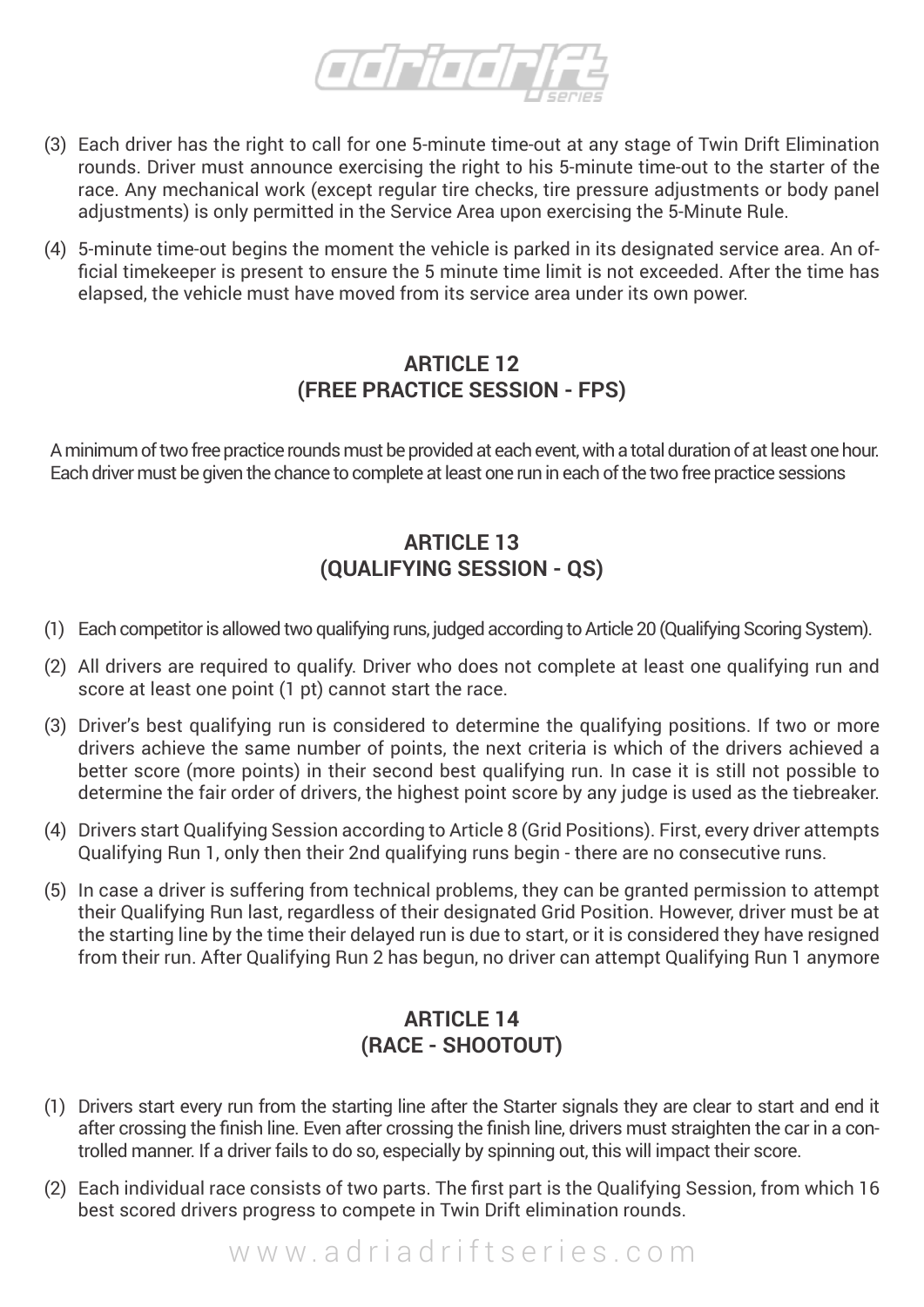

- (3) The organiser reserves the right to promote the top 32 drivers (instead of top 16) to Twin Drift elimination rounds at any and every event (race).
- (4) The 16 best qualifiers (or 32, in accordance with Article 13) classify for Twin Drift tandem elimination rounds. These are based on the principle of direct head-to-head format elimination runs.
- (5) In case less than 16 drivers qualify for Twin Drift Elimination Rounds, drivers who do not have an opponent (as many top qualifiers as there are missing competitors to 16) automatically progress into the next round.
- (6) Drivers are sorted into tandems according to the following diagram, where the numbers at the far left and the far right represent individual driver's qualifying position.



- (7) Each tandem round consists of two individual runs. The higher qualifier will lead the first run and chase in the second run and vice versa (lower qualifier will chase in the first run and lead the second run).
- (8) If judges cannot determine the winner of a Twin Drift Elimination Round, they can demand a rerun, called a One More Time (OMT). A maximum of one OMT is permitted per individual Twin Drift Elimination battle. The battle in which a OMT is necessary, is shifted to the end of the current cycle.

www.adriadriftseries.com

(9) For the final positions, the drivers are classified as follows:

1st place: winner of the final battle; 2nd place: loser of the final battle; 3rd place: winner of the battle for the 3rd place; 4th place: loser of the battle for the 3rd place; 5th to 8th place: losers of the TOP8 battles classified according to the results of the qualifications; 9th to 16th place: losers of the TOP16 battles classified according to the results of the qualifications; 17th and beyond: classified according to the results of the qualifications.

\*In case Top 32 is held as the first Twin Drift Elimination Round: 17th to 32nd place = losers of Top 32 Battles, classified according to their Qualifying Session order; 33rd and beyond = classified according to their Qualifying Session order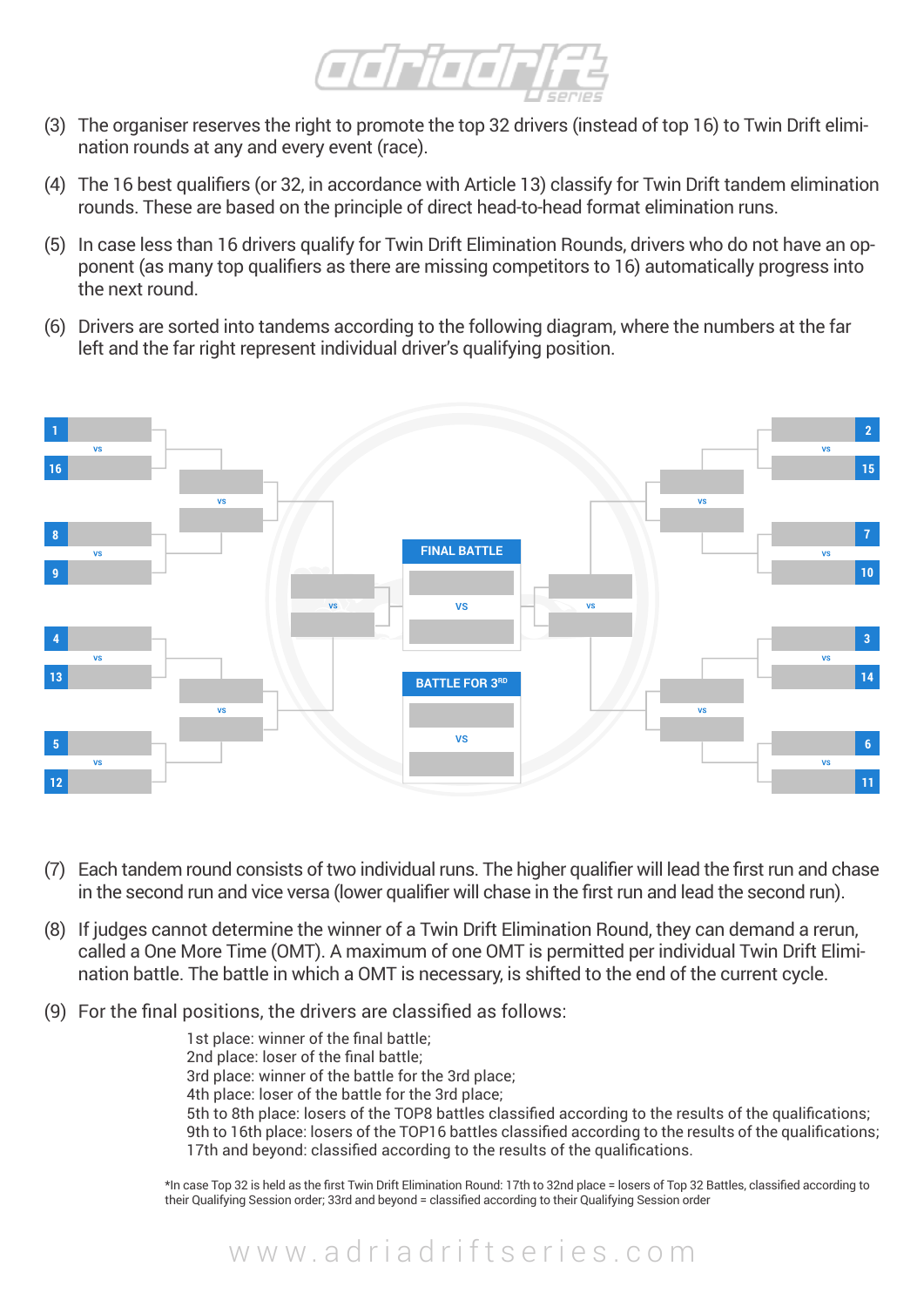

#### **ARTICLE 16 (POINTS)**

(1) At each event, points are awarded to drivers according to their respective ranking in qualifying (single runs, Qualifying Session) and their final race result, determined after the finish of Twin Drift elimination rounds. The following points format is used:

| <b>POSITION</b> | <b>POINTS</b> |
|-----------------|---------------|
|                 | 100           |
| 2               | 80            |
| 3               | 64            |
| 4               | 56            |
| $5 - 8$         | 40            |
| $9 - 16$        | 24            |
| $17-32*$        | 8             |

### **ELIMINATION ROUNDS**

\* Only in case TOP32 Twin Drift Elimination Round is held

### **QUALIFYING**

| <b>POSITION</b> | <b>POINTS</b>  |
|-----------------|----------------|
|                 |                |
| $\overline{2}$  | 6              |
| 3               | 5              |
| 4-8             | 4              |
| $9 - 16$        | 3              |
| 17-32           | $\overline{2}$ |
| Attendance*     |                |

\* Attendance is defined as completing at least one qualifying run in the event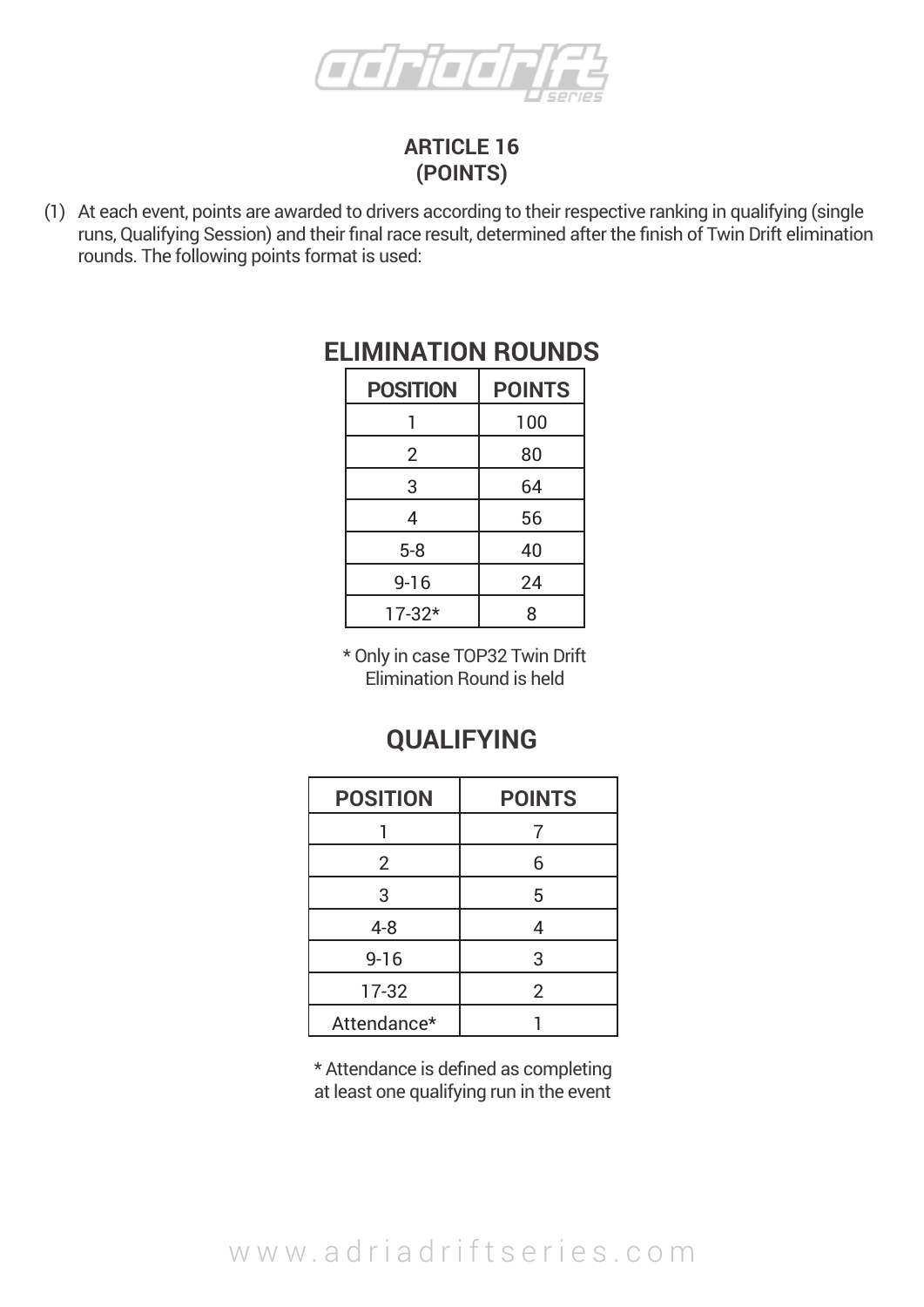

#### **ARTICLE 17 (ANNOUNCEMENT OF THE RESULTS)**

- (1) The results are announced on the official board and/or via the official emcee (speaker). Additionally, the results are published on the official Adria Drift Series website.
- (2) Temporary race results have to be published within 30 minutes of the end of competition. The top 4 drivers order (results of the Final Battle and Battle For 3rd) is revealed at the trophy ceremony.

#### **ARTICLE 18 (PROTESTS AND APPEALS)**

- (1) Protests must be delivered to Race Management in writing no later than 15 minutes after the announcement of the unofficial results. Protests can only be filed by the driver and are considered by Race Management. Verbal protests are not allowed and may get sanctioned by the disqualification of the driver.
- (2) The time window, in which a protest must be filed, starts at the time of announcement of the unofficial results and ends exactly 48 hours later.
- (3) When filing a protest, a fee of  $100,00 \notin \mathbb{R}$  is charged, payable immediately. In case the protest is accepted by Race Management, the fee is returned to the payer. It is not possible to object or challenge the decision made by Race Management.

### **JUDGING**

#### **ARTICLE 19 (JUDGING TEAM)**

Organiser of the event determines the judging team, consisting of three members that are impartial and judge the competition to the best of their ability. Their judging must be uncoordinated, independent and free from any exterior influences.

#### **ARTICLE 20 (QUALIFICATION SCORING)**

- (1) Each qualifying run is scored by each of the three judges. The final score of an individual qualifying run is the average of scores, awarded by each of the three judges.
- (2) The judges score each qualifying run on a scale from 0 (zero) to 100 (one hundred) points, according to the sum of their individual scores of each of the 3 criteria - Line, Sliding Angle and Style. :
- **(3) Line (60pts ):** drivers will be judged by their ability to adhere to the line stipulated by the judges during drivers' briefing. Points will be allocated to outside zones and inner clips and may also be allocated to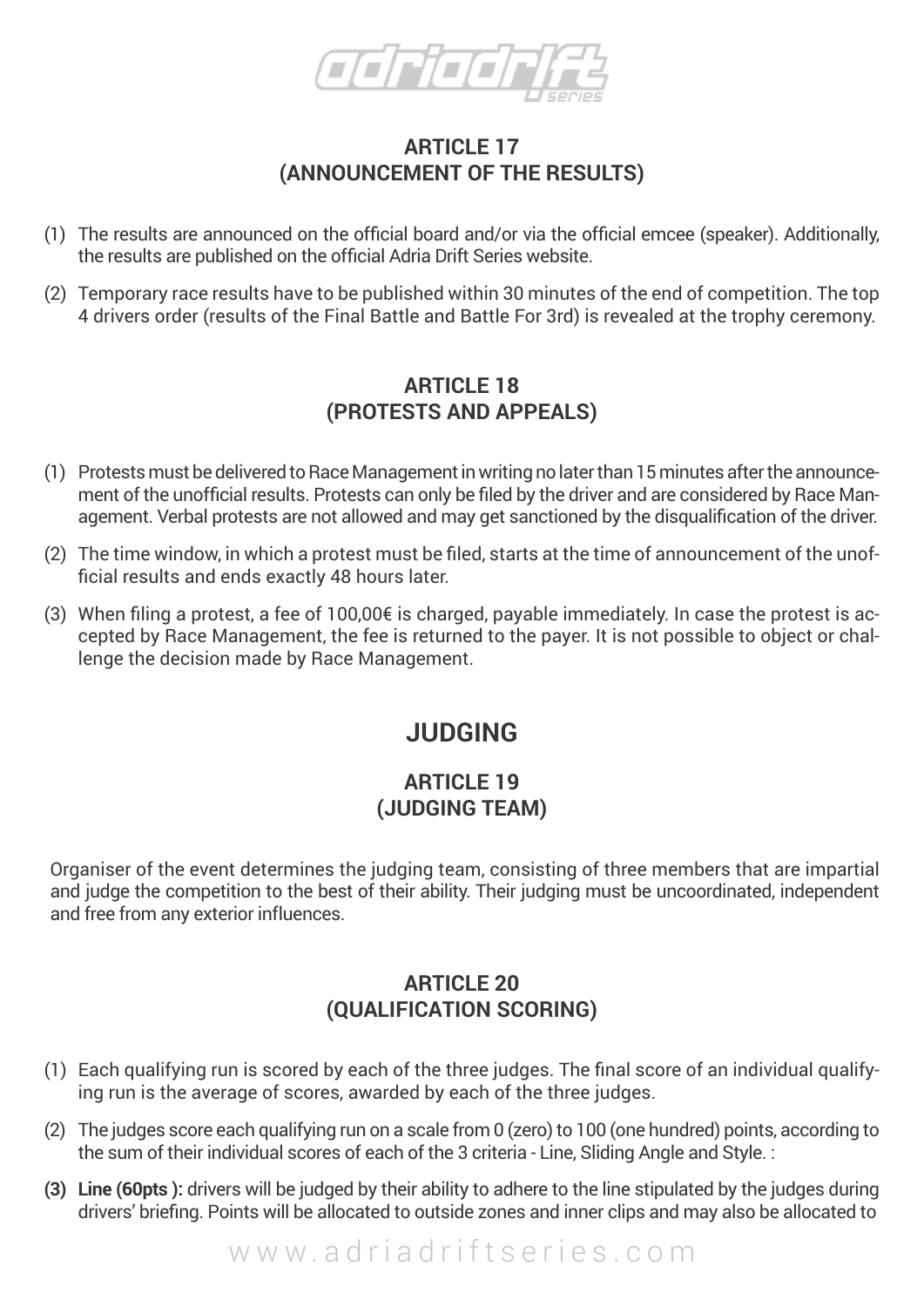

"touch & go" areas. Hitting the clipping point mark (cone, curb, safety fence etc.) will result in a lower score due to point deduction, subjectively evaluated by each of the judges, depending on by how much a driver has missed the clipping point. Another element the judges will consider towards their final evaluation of a driver's line, is transitioning (proper change of the direction of the drift). All information about the racing line, the clipping points and zones are provided at the drivers' briefing.

**(4) Sliding Angle (15 pts):** drivers will be judged by their ability to achieve and maintain a high level of

angle, as described by the judges during the drivers' briefing. The judges may also indicate areas of the course, where a high angle is not required. Any such areas on the course will be clearly marked.

**(5) Style (25 pts):** the judges score Style using the following areas of focus: initiation, fluidity, commitment.

**Initiation:** drift initiation point - cones will be used for reference - and quickly getting to the desired angle without corrections and angle reductions.

**Fluidity:** smoothness of rotation during transitions, lock-to-lock angle (high degree of angle to high degree of angle), car must be settled and flow through the course smoothly

**Commitment:** consistent throttle application, maintaining pace throughout the course, using momentum to fill zones and use the width of the course and approaching track limits and barriers with confidence.

- (6) Once scores have been inputted by the judges, the scoring system will calculate an individual run's final score by aggregating the total number of points the judges have awarded this run, then dividing it by the number of judges (3).
- (7) Errors that are automatically awarded by 0 points are:
	- spinouts
	- straightening out (aborting drift) or stopping on course
	- 2 or more wheels exceeding track limits (off course)

#### **ARTICLE 21 (JUDGING THE ELIMINATION ROUNDS)**

- (1) The lead vehicle must be able to clear the course, making as little errors as possible and must take the ideal racing line (as defined in the first indent of the second paragraph of Article 20). The chase vehicle (the vehicle following the lead vehicle) is required to mimic the line of the lead vehicle and get as close to the lead vehicle as possible without running into it. Chase vehicle can take a wider line if that is necessary due to the proximity to the lead vehicle, but it must not miss the clipping point or clipping zone. Chase vehicle will be penalised for taking a lower (shorter) line or with less angle than the lead vehicle (e.g. to help catch the lead vehicle). In case the lead vehicle veers off the ideal racing line, the chase vehicle will not be penalised for staying on the ideal racing line, however it should follow the lead vehicle off the ideal racing line and maintain proximity, unless the lead vehicle makes a critical error (paragraph 5 of Article 20), in which case the chase driver should complete the entire run.
- (2) Passing (overtaking) is not permitted in Twin Drifts. The only exception is if the lead vehicle makes a critical error, including a spinout, straightening out, stopping on course, exceeding track limits (driving off course) with two or more wheels. Passing must be done while in drift and in a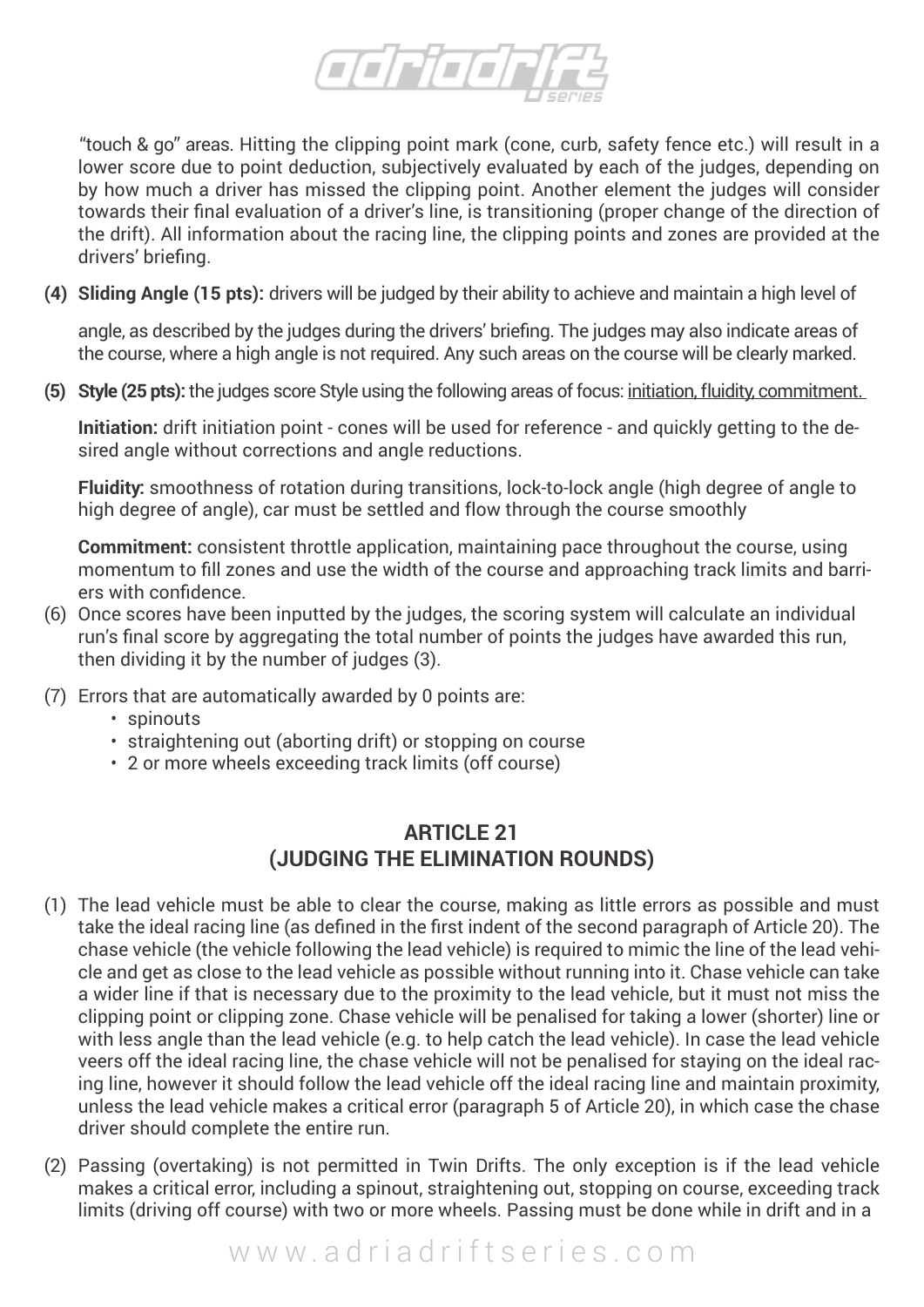

safe and professional manner. In addition, in turns where there are clipping points or zones, the passing must be completed between the opponent's vehicle and the clipping point or zone. In all cases, the passing must be done without disrupting the lead vehicle's line. In case the lead vehicle is correctly following the ideal line and the chase vehicle passes it, this will result in a large disadvantage for the chase vehicle.

- (3) Collisions must be avoided to the best of the drivers' ability. In the event of contact between both cars during a Twin Drift Battle, the driver at fault will be at a scoring disadvantage. By their subjective discretion, the judges can tolerate occasional contacts between vehicles, if these have no significant effect on the opponent's vehicle and their line. Such contacts will not be penalised.
- (4) In case a driver makes a critical error (as defined in paragraph 5 of Article 20), their run is over and it is considered that the opponent completed their run without errors.
- (5) In the pace zone (between the starting line and the initiation point), drivers must fully accelerate (without any tactics). The chase vehicle must enter the course as close to the lead vehicle as possible. In case the gap between both cars is too big at the initiation point, judges may - at their own discretion - consider this a disadvantage of the chase vehicle.
- (6) Lead vehicle must cross the entire course with a similar speed as in their qualifying run (unless due to weather conditions) and is not allowed to decrease speed unless necessary. Lead vehicle must not use uneven acceleration to create a gap between itself and the chase vehicle. Should the chase vehicle make a mistake or enter the course with a large gap behind the lead vehicle as a result of any such action, mentioned in this paragraph, this is considered a mistake by the lead vehicle.
- (7) At the end of each twin battle (two runs) each judge shall announce his decision. Decisions are:
	- driver A wins
	- driver B wins
	- draw or one more time (X)
- (8) Driver A wins if two or more judges vote "A" (AAA, AAB, AAX regardless of order). Driver B wins if two or more judges vote "B" (BBB, BBA, BBX - regardless of order). In any other case, drivers repeat both runs (one more time). Any Twin Drift Elimination Battle can be repeated only once, except the Final Battle, which can have a maximum of two more times.
- (9) If a vehicle cannot be repaired after a collision and was deemed not at fault during the incident, the Technical Commissioner will verify that indeed the vehicle is beyond repair in time for the second run of the battle and declare this driver the winner of the battle. The driver will receive points for winning this battle, however they cannot move on in the competition. If such a case arises in the FInal Battle, the Organiser reserves the right to extend the time allowed for repairs by additional 10 minutes (total maximum repair time is then 20 minutes).
- (10)All judges' decisions in Twin Drift Elimination Rounds are officially documented. In qualifying runs, the total score of each run is documented.

### **AWARDS AND PRIZES**

#### **ARTICLE 22 (INDIVIDUAL RACES AWARDS)**

Organizer of each race is obliged to confer awards to the best drivers at the end of each individual race.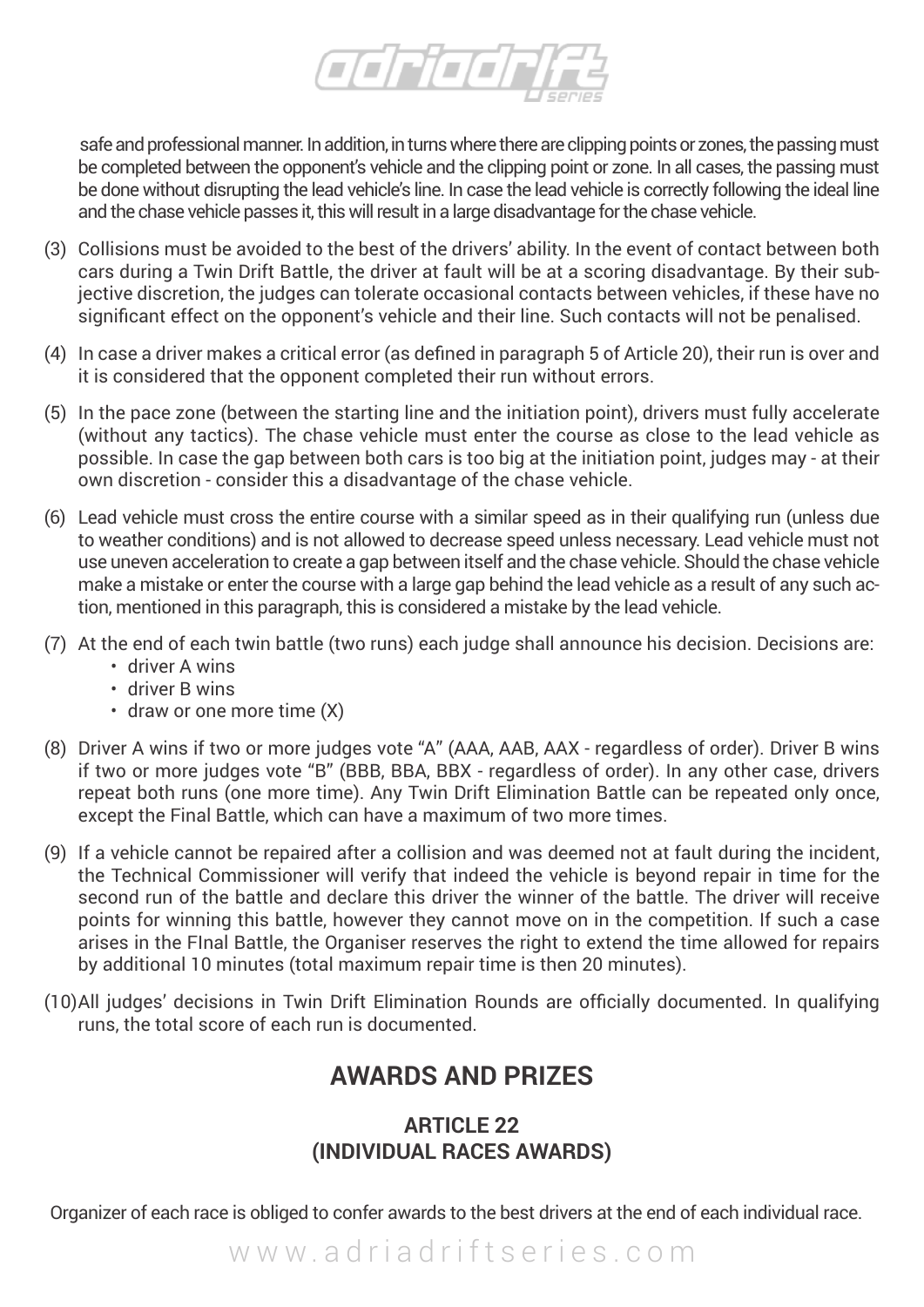

#### **ARTICLE 23 (SEASON AWARDS)**

At the end of the season organizer of the Adria Drift Series will confer final awards to the best drivers considering overall results achieved during the whole racing season.

### **SAFETY AND RESPONSIBILITY**

#### **ARTICLE 24 (SAFETY BY THE TRACK)**

Throughout the whole competition there is required the presence of emergency medical assistance, firefighters and security guards.

#### **ARTICLE 25 (SIGNALIZATION)**

On the track the following flags or light signals are used:

- at the start national, green or checker flag or start signal lights;
- $\cdot$  at the track green, yellow and red flag.

#### **ARTICLE 27 (LIMITED ACCESS IN RACE AND SERVICE AREA)**

- (1) Only people with valid accreditations have access to race and service area at their own risk.
- (2) Each driver can be accompanied by three mechanics or team members who have access to race and service area and are required to sign declaration of responsibility.

#### **ARTICLE 28 (RESPONSIBILITY)**

- (1) Obeying speed limit off course (also in service area) is 10 km/h. Driver is responsible for any damage caused due to driving over that speed limit.
- (2) Each driver participates the competition at his own risk. On the day of the event every driver must sign declaration of responsibility befcore the beginning of each individual competition.
- (3) Each participant is obliged to have their own health and accident insurance.
- (4) Organizer takes no responsibility towards competitors for any kind of injury or damage caused to them.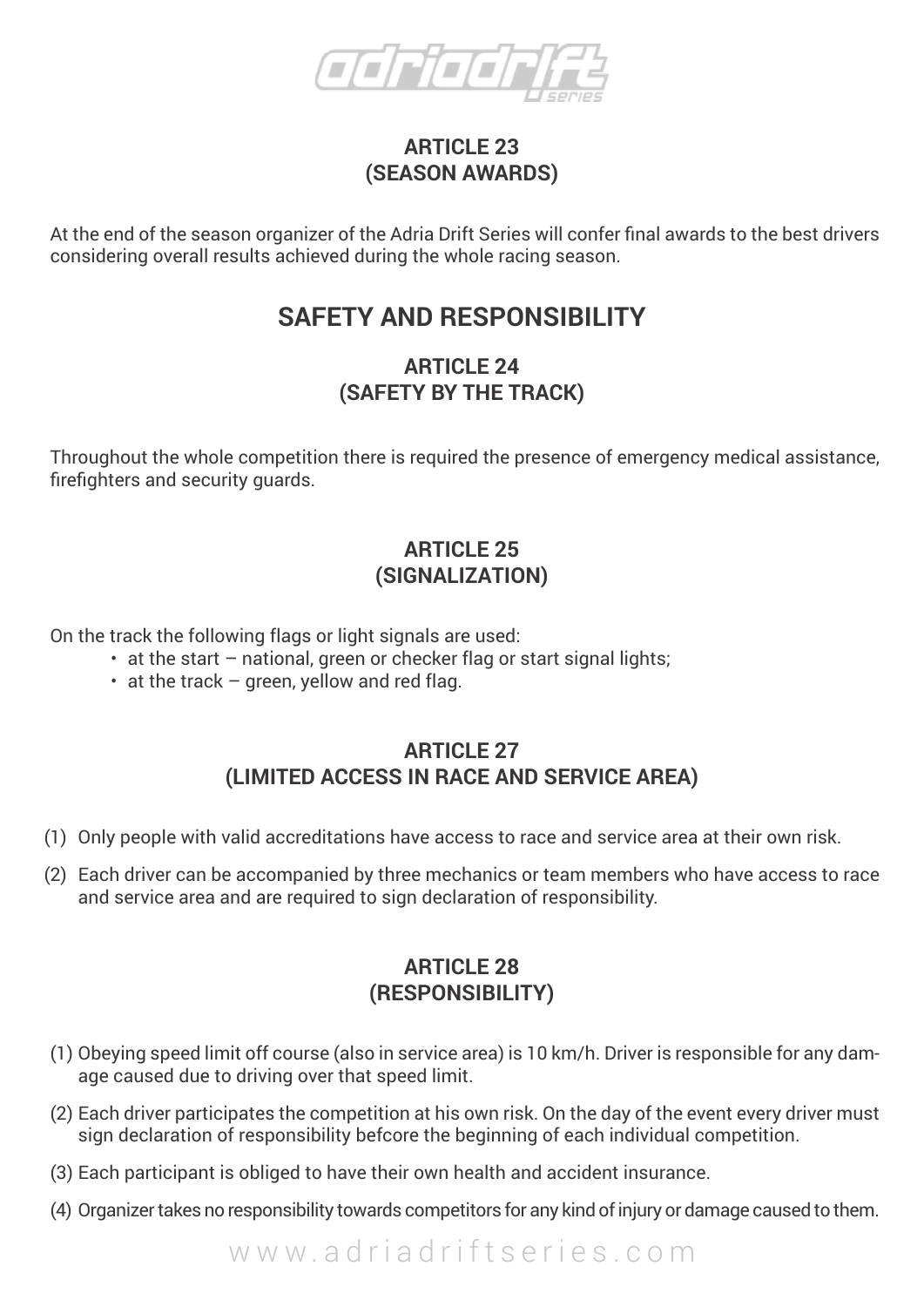

(5) All participants (drivers, team members etc.) waive any claim for damages against the organiser of the competition, including any potential accident, injury or damage which may happen to the drivers, their team members and supporting staff within the competition area (including race and service area).

# **PENALTIES**

#### **ARTICLE 29 (GENERAL)**

Any irregularity, offense or unsportsmanlike conduct by competitors or their teams shall be declared to Race Management, which will take appropriate measures. Measures may include: warning; financial penalty, to the maximum amount of double application fee; disqualification and exclusion from the competition (race); disqualification and exclusion from the Series (all events). Race Management selects measures at their discretion, depending on the severity and type of offense.

#### **ARTICLE 30 (UNAUTHORIZED ASSISTANCE)**

Unauthorized assistance on the track (from spectators, other drivers, team, etc.) shall be penalized with exclusion from the run in which the offense is occurred.

#### **ARTICLE 31 (FINES)**

- (1) Absence from the drivers' briefing may impose a 60,00€ fine, in which case an individual briefing is held for the fined driver.
- (2) Missing the verification and technical inspection deadline shall be fined 50,00€ for a delay not exceeding 30 minutes; 100,00€ for a delay of more than 30 and up to 60 minutes; 200,00€ for a delay of over 60 minutes.
- (3) Competitor may be excused of paying a verification and technical inspection delay fine in case of justified reasons. Competitor must inform the organiser about the delay before the verification and technical inspection deadline. The organiser may reject the competitors request to be excused of the fine.
- **(4) Publicly disgracing the Series, including but not limited to social media posts, blog posts and forum posts, shall be fined 200,00€.**

#### **ARTICLE 32 (PAYMENT OF THE FINE)**

Fine must be paid on the spot otherwise the driver is disqualified. If the driver doesn't pay his fine even after the disqualification, he is prevented from further participation in Adria Drift Series.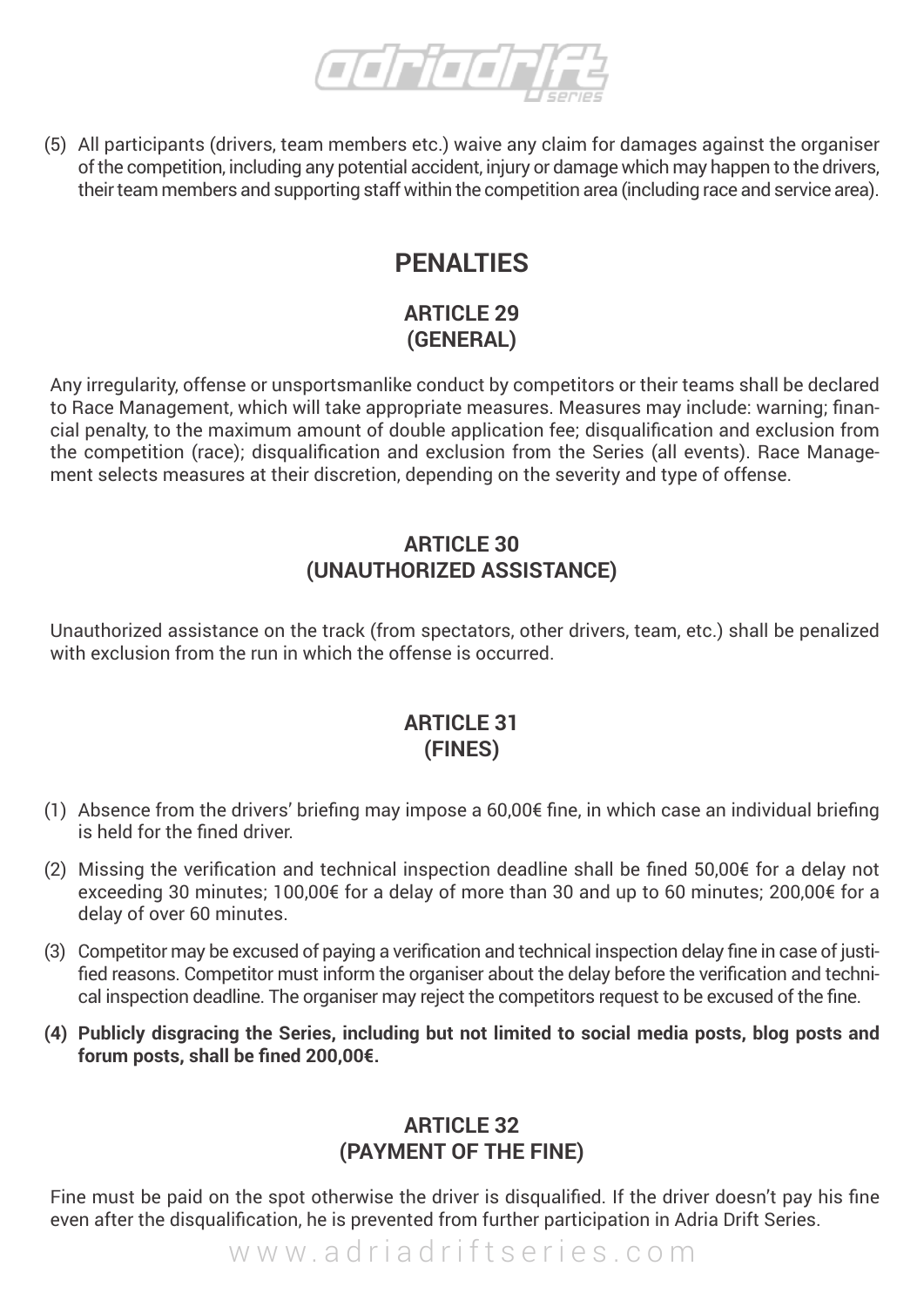

# **FINAL PROVISIONS**

#### **ARTICLE 33 (INTERPRETATION AND CHANGES OF THIS RULES)**

- (1) Only Adria Drift Series organizer is entitled to interpret this Rulebook.
- (2) The Adria Drift Series organizer reserves the right to modify and update this rules as well as setting additional conditions. If necessary, the organizer provides additional instructions and notifies the competitors about that in time.
- (3) In all other situations that are not included into this Rulebook the Adria Drift Series organizer brings the decision and makes a statement about that.

#### **ARTICLE 34 (CANCELLATION OF THE EVENT)**

The organiser reserves the right to cancel or stop any event in case of objective or safety reasons, as well as due to unforeseen causes. The organiser is not obliged to reimburse competitors for the costs they have incurred.

#### **ARTICLE 35 (THE DUTY TO INFORM)**

The organizer will inform the competitors about any changes and additional provisions as soon as possible.

#### **ARTICLE 36 (TECHNICAL REGULATIONS)**

Technical requirements are part of this Rulebook.

#### **ARTICLE 37 (OBLIGATION TO KNOW THE RULES)**

Competitors and their team bear the consequences of not knowing and ignoring this Rulebook and technical requirements by themselves.

# *Adria Drift Series March 2020*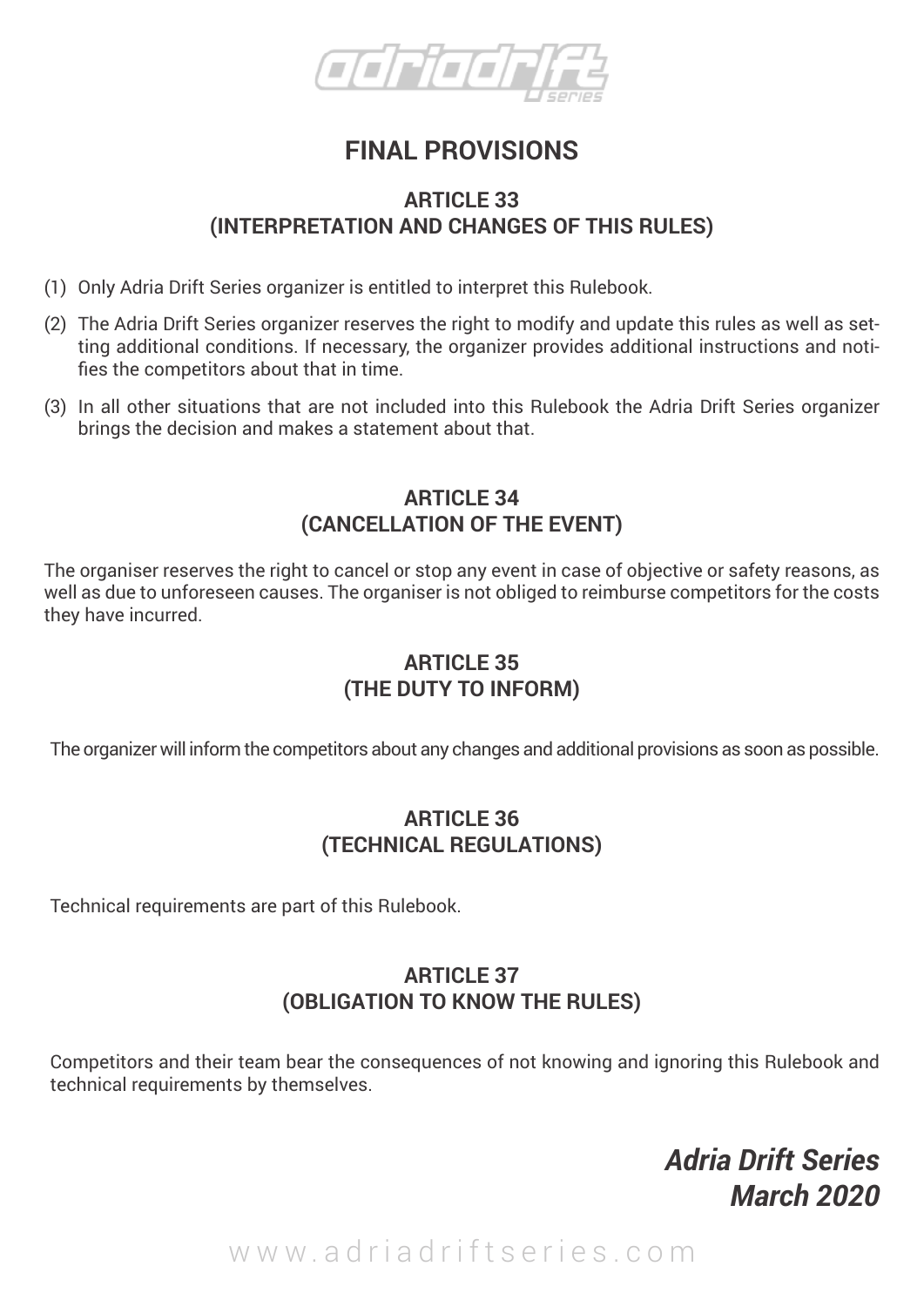

# TECHNICAL REQUIREMENTS ADRIA DRIFT SERIES

version 2019/1



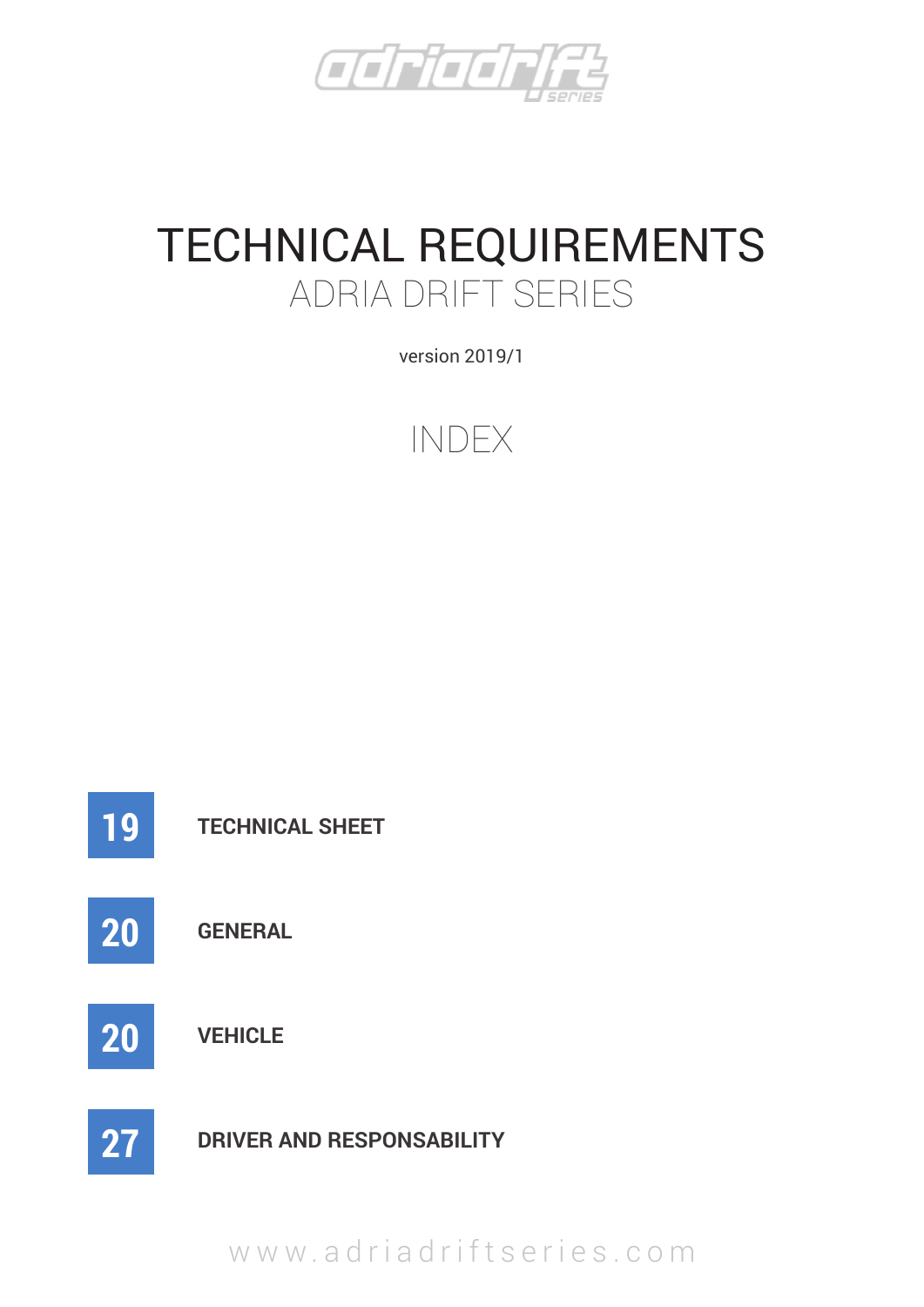# **TECHNICAL SHEET**

10. Wheels & Tyres 21. Rollcage 8. Steering 20. Harness 12. Lights





4. Engine **6.Clutch and 6. Differential** 13.4. Strutbar 15. Windows **Gearbox**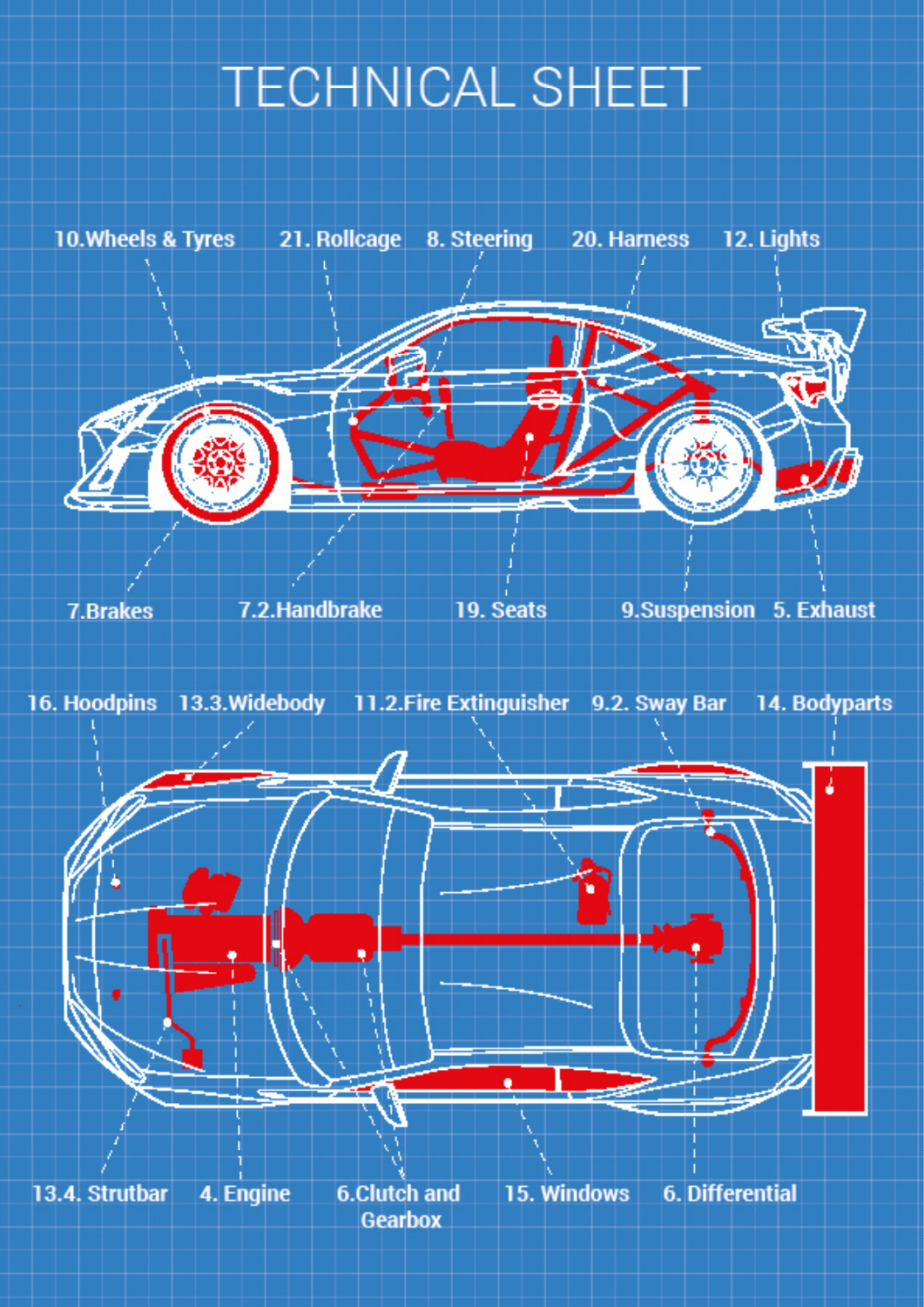

# TECHNICAL REQUIREMENTS ADRIA DRIFT SERIES

#### **ARTICLE 1 (IMPORTANCE OF THE REGULATIONS)**

- (1) These Rules specify the technical requirements and features of the racing cars taking part in the championship and individual races of Adria Drift Series championship (hereinafter vehicle).
- (2) Regulations also provide mandatory equipment of the drivers and for service area for the vehicles.
- (3) Anything that is not specifically permitted by these regulations is prohibited.

#### **ARTICLE 2 (VEHICLES IN GENERAL)**

- (1) It is allowed to enter the race with vehicle that have (or had) approval for use on the public road. FIA approval is recommended but it is not necessary.
- (2) Is also allowed to use racing cars with valid or expired FIA approval.
- (3) General condition of the vehicle must be such that it doesn't contain safety deficiencies. Technical Commissioner may review any vehicle at any time and if he judges that its use is unsafe for the driver or other participants (poor maintenance, inadequate modifications), he can exclude it from further competition or race without the possibility of objecting.
- (4) In vehicles with a soft roof, it is recommended to use so-called Hard Tops (factory applied hard roofs) or safety nets.

#### **ARTICLE 3 (VEHICLE WEIGHT)**

Vehicles can enter the competition regardless of their weight.

#### **ARTICLE 4 (ENGINE)**

- (1) Modifications of the engine are not limited. It is allowed to replace the engine with another engine of the same or other manufacturer.
- (2) The engine must be located in the same position as it is in the factory vehicle and properly mounted.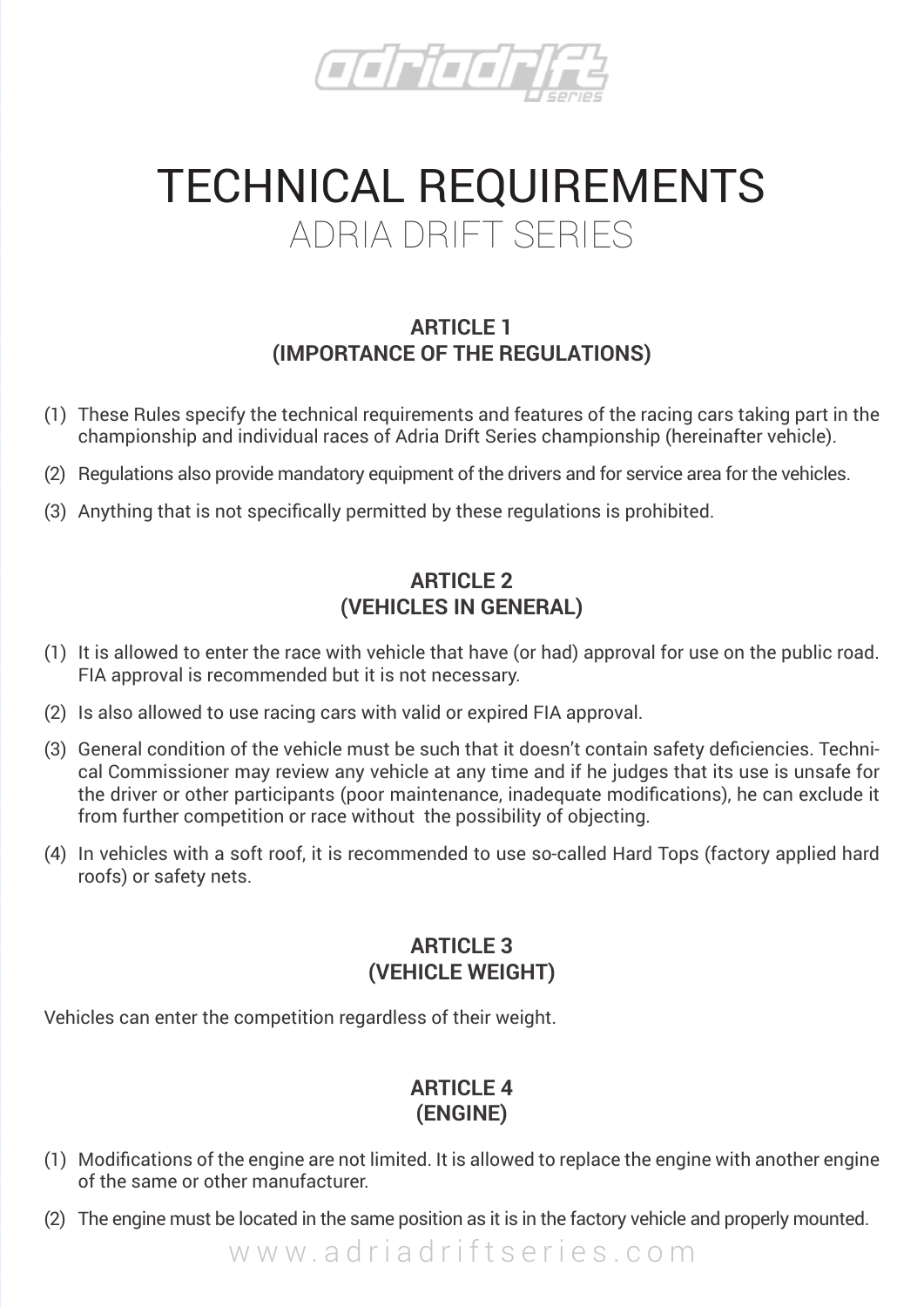

- (3) If there are found such malfunctions on performance or engine installation that may affect the safety of the contestants and other participants of the competition or may cause any kind of damage, the competitor is obligated to immediately eliminate those malfunctions, otherwise the Technical Commissioner may prohibit him from further participation in training or competition.
- (4) Any leakage of vehicle fluids is prohibited. In case the competition staff detects leakage of any fluids, such a vehicle can be immediately eliminated from the competition or training. The Technical Commissioner shall decide about further participation of the vehicle.

#### **ARTICLE 5 (VEHICLE EXHAUST SYSTEM AND LOUDNESS OF THE VEHICLE)**

- (1) The exhaust system is not limited. The catalytic converter may be removed.
- (2) The loudness of the vehicle must not exceed  $98 + 2$  dB (A) measured by the FIA method.

#### **ARTICLE 6 (TRANSMISSION)**

There are no restrictions regarding gearbox, clutch or differential.

#### **ARTICLE 7 (BRAKING SYSTEM)**

- (1) The modifications to the braking system are allowed taking into consideration that the brake system must be completely flawless and work on all four wheels, with the exception of the handbrake (e-brake), which must operate on the rear wheels.
- (2) It is mandatory for all vehicles to be equipped with a handbrake. It is allowed to install hydraulic handbrake.
- (3) In case of brake fluid leakage the vehicle is immediately removed from the training or competition until the failure is repaired. About further participation of the vehicle the Technical Commissioner shall decide.

#### **ARTICLE 8 (STEERING SYSTEM)**

- (1) It is allowed to modify the steering system, as long as the basic operating principle remains the same.
- (2) The steering wheel can remain original or be replaced to such with valid or expired FIA homologation, TÜV approval or the appropriate E code.
- (3) Vehicles that have a steering wheel equipped with an airbag must have it turned off or removed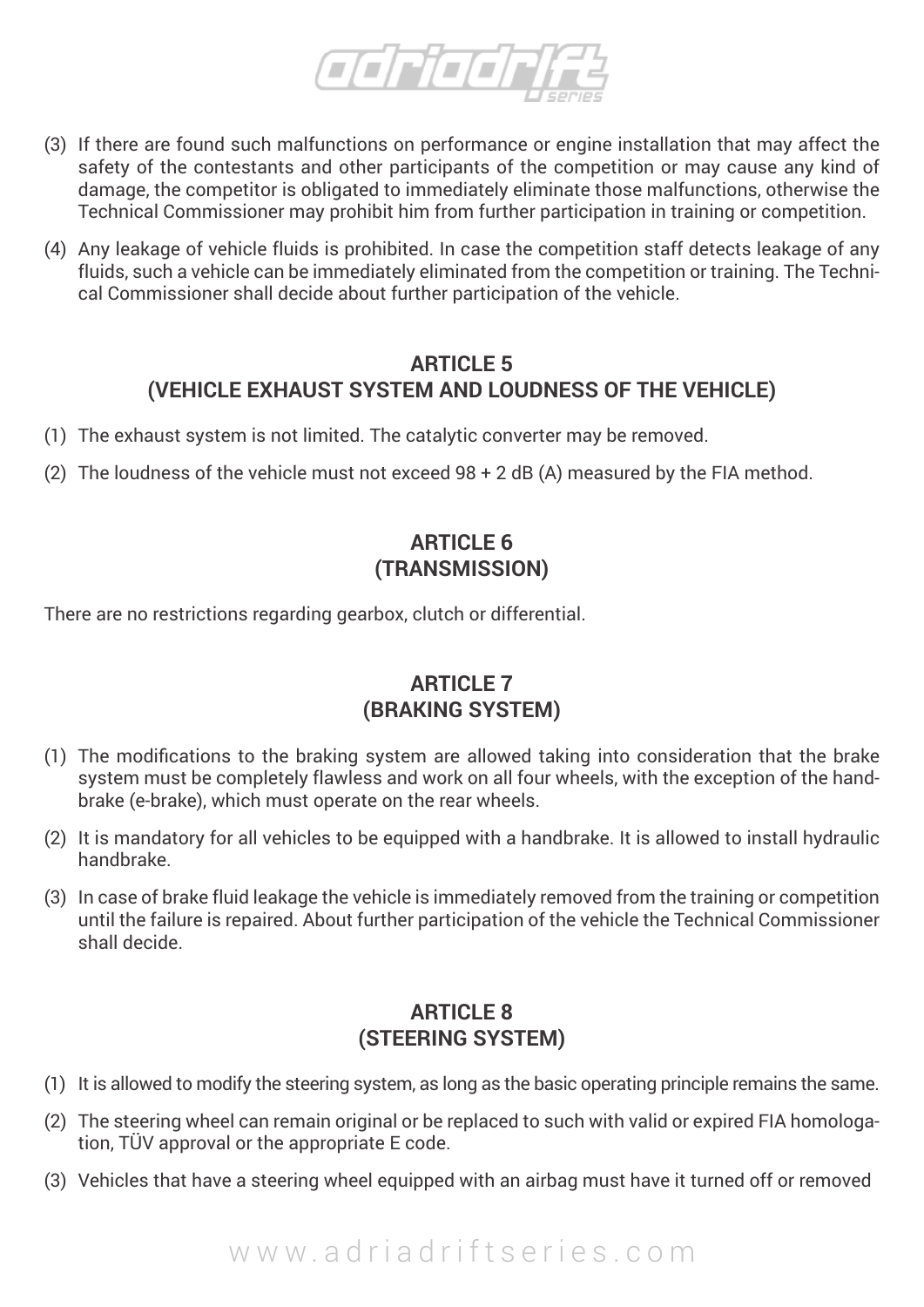

#### **ARTICLE 9 (SUSPENSION)**

- (1) It is allowed to modify the suspension freely, replacing the springs and / or shock absorbers, as long as the basic operation principle remains the same.
- (2) It is allowed to change, add or remove the sway bars.
- (3) Vehicles for which the Technical Commissioner during inspection or during training or racing finds to have improperly set or modified suspension, which could create a risk to the stability of the vehicle or the possibility of overturning, the competitor is obliged to immediately eliminate the irregularities found, or else a Technical Commission may prohibit further participation in the race.

#### **ARTICLE 10 (WHEELS AND TIRES)**

- (1) The tires must be approved for road use street legal (DOT code or approval number on the label E). At the begining of the sigle run tires must have visible tread pattern on at least 75% of the tire tread area.
- (2) The use of visually or otherwise damaged tires (e.g. visible wires, improperly repaired tire, etc.) is forbidden.
- (3) It is forbidden to use winter, M+S ,racing tires and tires that are producing colorful smoke.
- (4) At the wheels of the same axle there should be the same tires (dimensions, manufacturer, type or model of the tire).
- (5) Spacers with a thickness greater than 20 mm must be equipped with their own mounting bolts for the hub.

#### **ARTICLE 11 (SPARE WHEEL AND REQUIRED EQUIPMENT)**

- (1) Installation of certified fire extinguisher is mandatory. Fire extinguisher must be firmly fixed and freely accessible to both a driver, as well as other individuals, who are not present in the vehicle.
- (2) All cars shall be fitted with a plumbed-in fire extinguisher system in accordance with FIA article 253.7.2, Appendix J to the ISC or with SFI17.1. Internal and external activation triggers are mandatory. Outside activation should clearly be marked with the appropriate sticker.

#### **ARTICLE 12 (LIGHTS)**

- (1) It is allowed to remove or cover lights except the brake lights, which must work and must not be dimmed.
- (2) It is mandatory to install front brake light. Douring the night race it is mandatory to have front lights.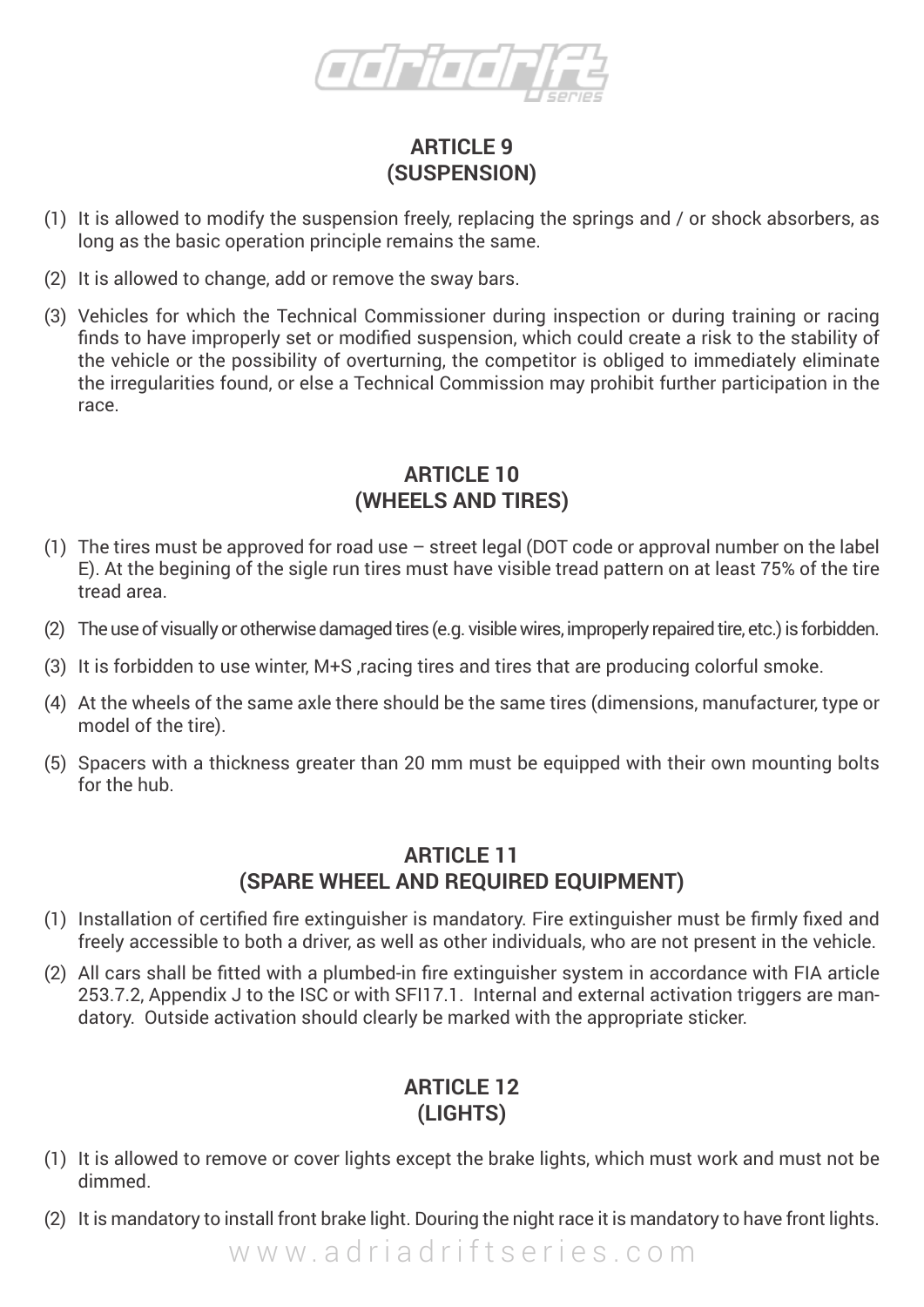

#### **ARTICLE 13 (BODYWORK)**

- (1) All bodywork parts of the vehicle (doors, bonnets, fenders, bumpers) must be properly fixed to the vehicle.
- (2) It is allowed to modify or replace parts or the entire body with parts of other materials (fiberglass, ABS, carbon, aluminum, etc.), as long as finishing and installation of these parts is such that prevents damage, cuts or scratches of accidental or deliberate contact of people to this part of the body.
- (3) The bodywork must be designed in a way so that fenders fully cover tread surface of the tire.
- (4) Reinforcements of the body and installation of strut bars or additional connection between the suspension mount points on the same axle are allowed.

#### **ARTICLE 14 (BODY EXTERIOR MODIFICATIONS)**

- (1) Body exterior modifications (eg. wide fenders or body kits, additional aerodynamic bodywork parts, etc.) and extra reinforcements are allowed.
- (2) Any changes to the exterior of the vehicle should not significantly exceed the dimensions of the vehicle and may not be designed to create sharp edges that may cause damage to other vehicles or people near the vehicle.
- (3) Additional parts must be properly fixed to the vehicle. Doors must be mounted to the chassis with unmodified factory hinges. (Quick release doors are prohibited)

#### **ARTICLE 15 (WINDOWS AND WINDSHIELD)**

- (1) It is allowed to replace the side and rear windows of the vehicle with suitable substitutes (eg. Leksan), which must be properly installed and made of such material that in case of damage doesn't endanger the driver.
- (2) It is forbidden to replace the windshield.
- (3) The windshield and windows should not be damaged in any way.

#### **ARTICLE 16 (HOOD PINS)**

Usage of hood pins on bonnet and trunk is mandatory.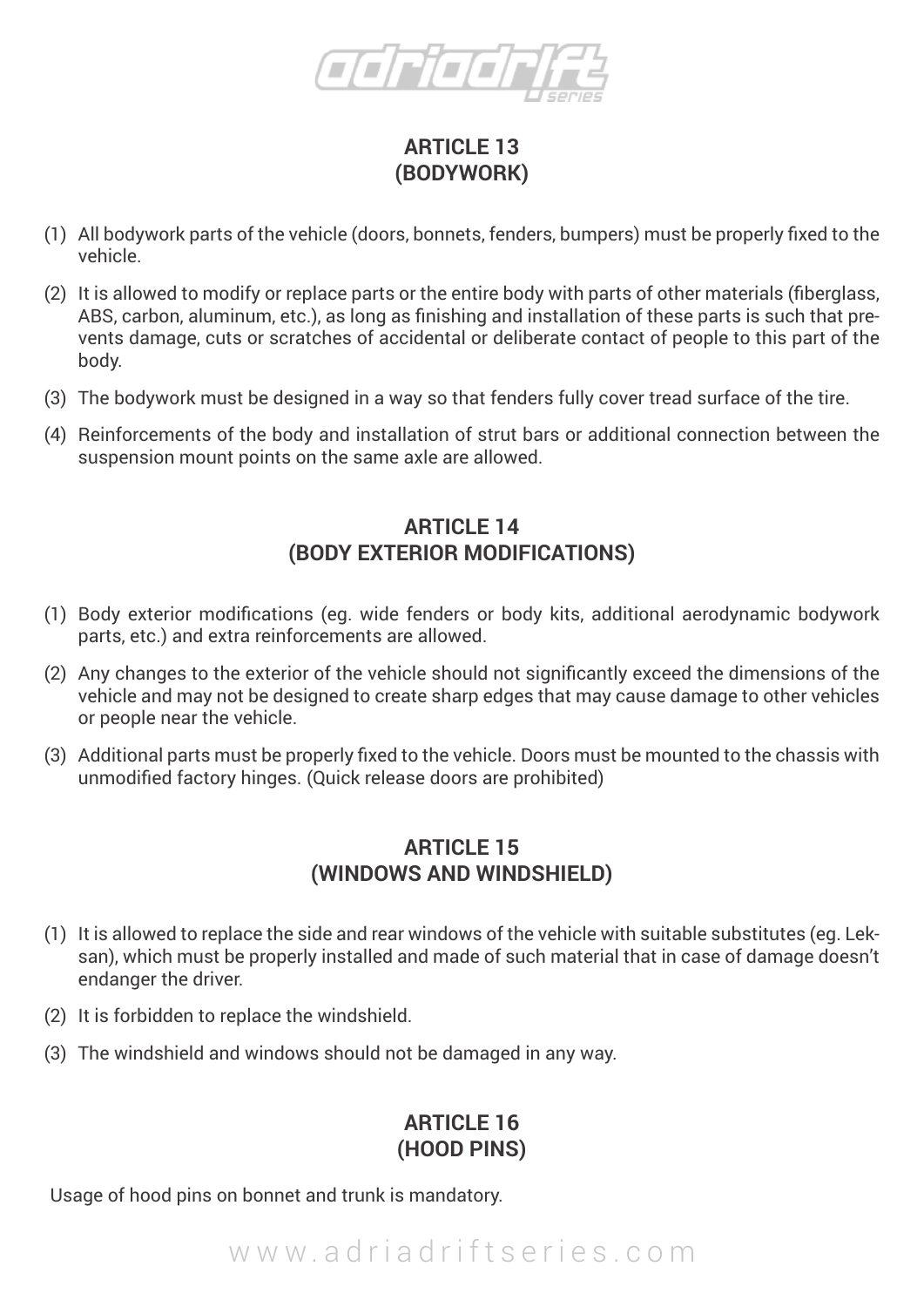

#### **ARTICLE 17 (TOW HOOKS)**

The hook must be colored in a color that contrasts with the body of the vehicle. If the hook is not clearly visible, it must be clearly marked with the word "TOW" or arrows in a color contrasting to the color of the bodywork.

#### **ARTICLE 18 (DRIVER'S COMPARTMENT)**

All non-essential and/or loose items must be removed. All parts of the driver's compartment, which the driver may come into contact with must be free of sharp edges.

#### **ARTICLE 19 (SEATS)**

- (1) It is mandatory to install FIA homologated racing seats (allowed elapsed homologation) for driver / co-driver.
- (2) The chair must be permanently mounted, it is forbidden to use sliding rails. The passenger seat must meet the same requirements as the driver's seat.The homologation labels must be visible.

#### **ARTICLE 20 (HARNESS)**

- (1) Use of homologated at least four-point restraint harness is required.
- (2) Restraint harness must be installed in accordance with manufacturer's requirements.
- (3) Head and neck restraint (HANS) certified in accordance with SFI 38.1, FIA 8858-2002 or 8858- 2010 are recommended to use at all times on track during practice and competition.

#### **ARTICLE 21 (ROLL CAGE)**

- (1) It is mandatory to use roll cage according to the provisions of FIA Appendix J for modern or old touring cars. Roll cage must be equipped with a 6 points or better to chassis.
- (2) In places of possible contact between roll cage and driver, roll cage must be coated with a material that decreases the force of impact.
- (3) Teams can also make a "NASCAR" -style roll cage inside the door. (2 horizontal crossbars and vertical supports) and extend in the outer skin of the door. In this configuration, the outer bands must also have at least three vertical tubular sections connecting the upper and lower rods.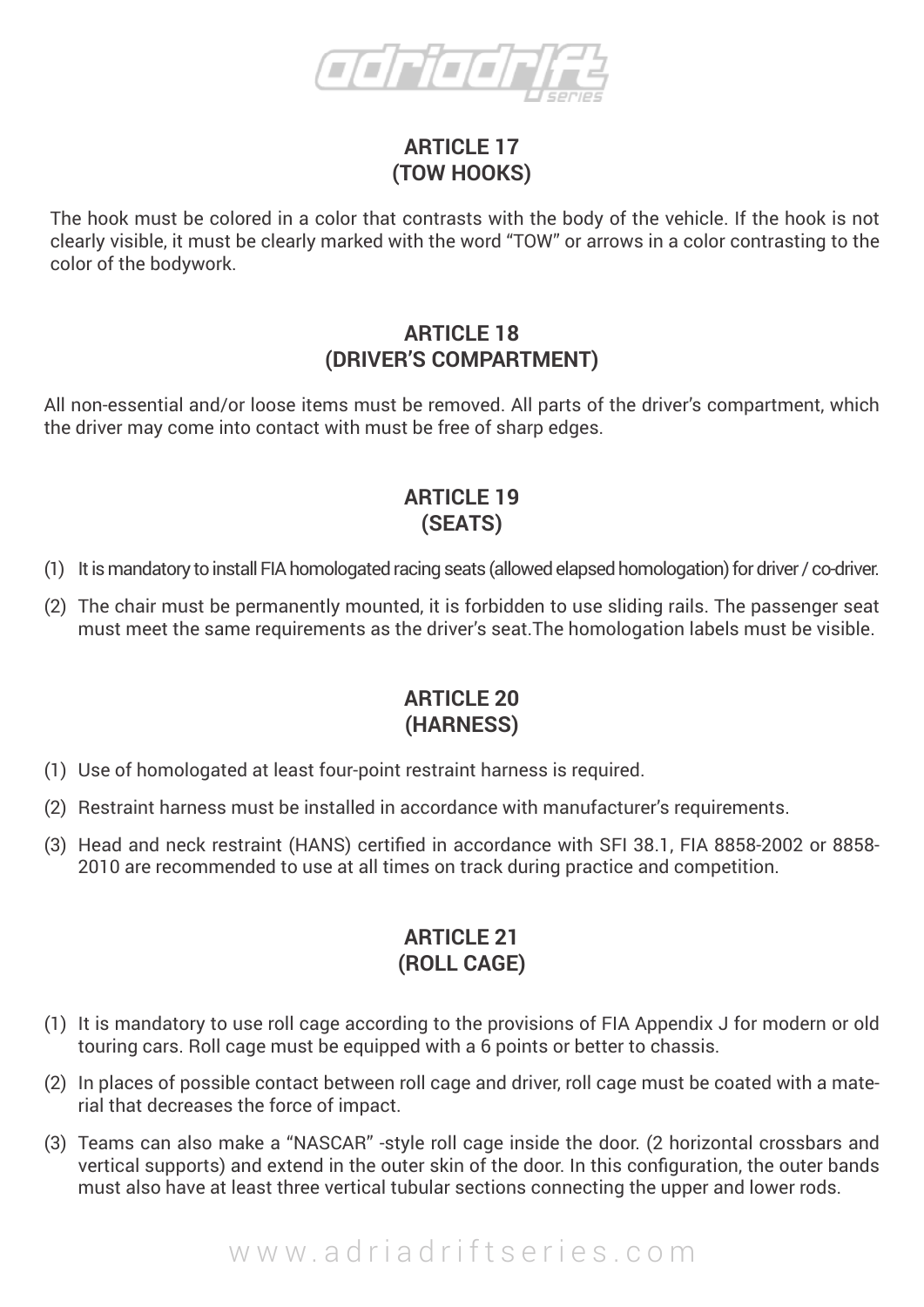

#### **ARTICLE 22 (BATTERY)**

The battery can be installed anywhere in the vehicle, but it must be securely mounted so it can not move. The positive terminal of the battery must be shielded.

#### **ARTICLE 23 (ELECTRICAL SYSTEM)**

- (1) All electrical installation in the vehicle must be properly insulated and protected. It is not allowed to have wire joints unprotected. Each installation must be securely mounted to the vehicle or its parts.
- (2) Installation of the master cut-off switch is mandatory. Switch must be properly labeled and placed on a location that is easily accessible to the driver and other individuals who are not in the vehicle.

#### **ARTICLE 24 (FUEL)**

- (1) Any kind of fuel is allowed, except gas (LPG, CNG).
- (2) The fuel tank cap must seal well and be firmly closed.
- (3) Any leakage of fuel is prohibited. In case the competition staff detect a leakage of fuel, such a vehicle can be immediately eliminated from the competition or training. The Technical Commissioner shall decide about further participation of the vehicle.
- (4) Fuel tank can be original or additionally installed (Safety fuel cells), but in any case it must be properly fixed to the chassis of the vehicle, without the slightest possibility of movement or separation from its position.

#### **ARTICLE 25 (DAMAGE)**

- (1) If the vehicle exterior is damaged during training or competition, further participation of the vehicle is possible only with the permission of the Technical Commissioner. Technical Commissioner can order how the damage to the vehicle can be repaired to allow further participation of the vehicle. He can also prohibit further participation of the vehicle if the damage to the vehicle exterior is too big or improperly repaired.
- (2) It is forbidden to enter the race track without parts of the vehicle exterior (eg. bumper, bonnet, fenders,...).
- (3) Technical Commissioner may permit the vehicle to enter the race track without some parts of the vehicle exterior, if he judges that such a situation does not endanger the safety of the driver and the other competitors and if the damage to the vehicle occurred during the race.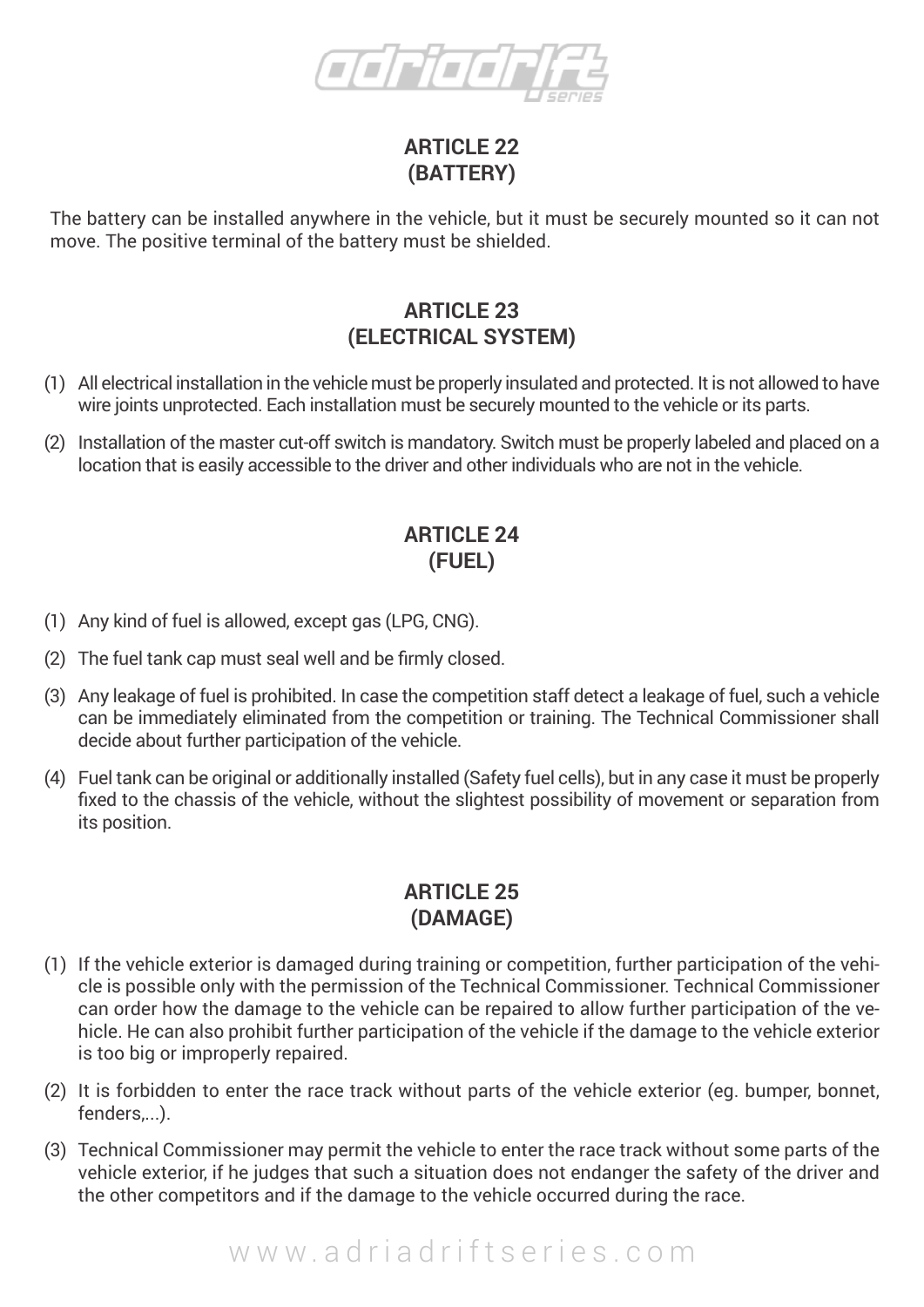

#### **ARTICLE 26 (COMPETITION NUMBER AND REQUIRED DECALS ON THE VEHICLE)**

- (1) At all Adria Drift Series races the vehicles must be equipped with decals that contain driver's name, competition number and eventual championship sponsors. Decals must be fitted at the top of the windscreen (visor) and on the driver's and front passenger's door. Decals are provided by the championship organizer.
- (2) The championship organizer may request that the vehicles are equipped with additional championship sponsors decals. Decals are provided by the championship organizer.
- (3) Each driver may refuse to put mandatory decals on his vehicle (except competition number and driver's name) if he pays certain compensation. The amount of compensation is determined by the championship organizer.



#### **Adria Drift Series Decals**